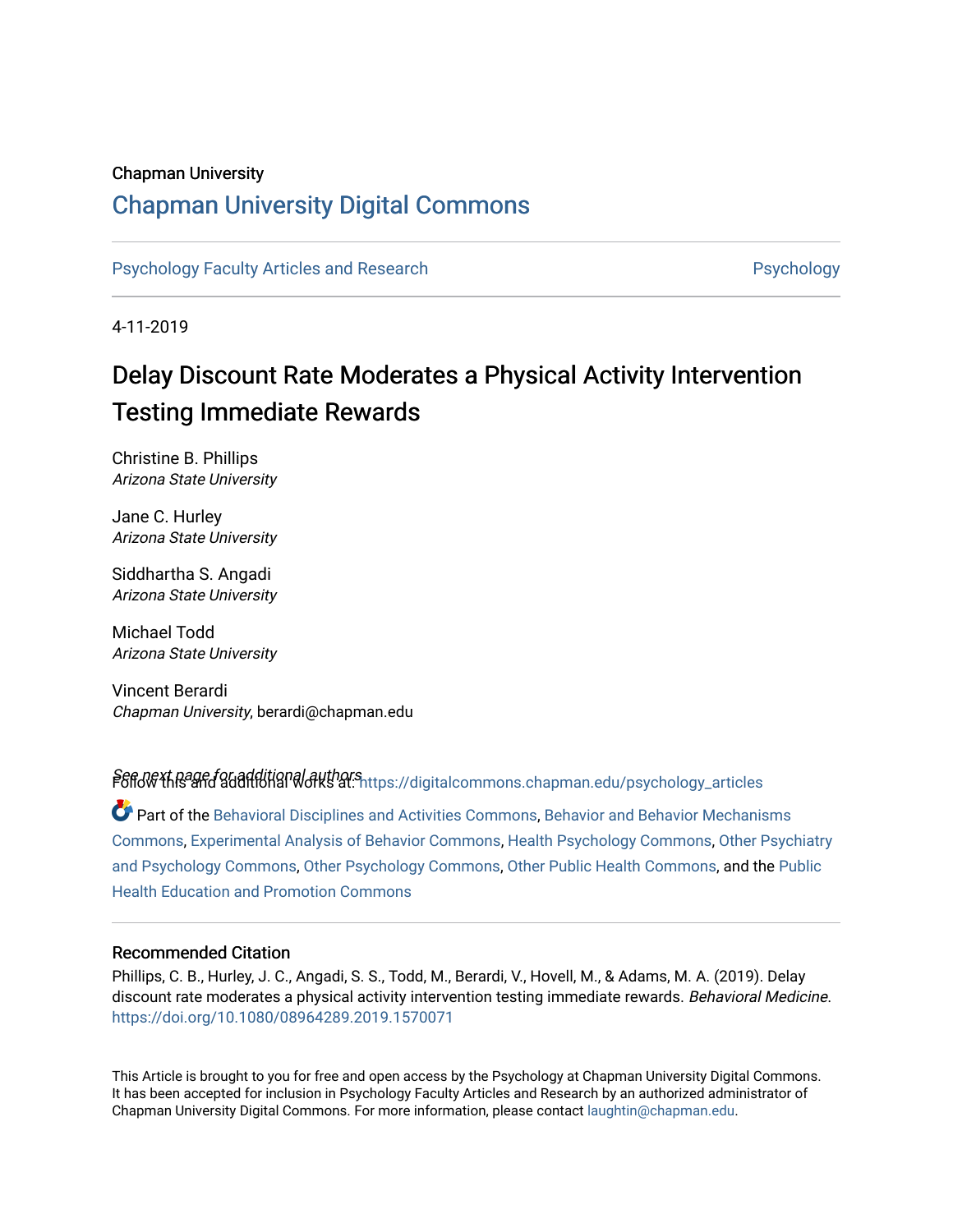## Delay Discount Rate Moderates a Physical Activity Intervention Testing Immediate Rewards

## **Comments**

This is an Accepted Manuscript of an article published in Behavioral Medicine in 2019, available online at [https://doi.org/10.1080/08964289.2019.1570071.](https://doi.org/10.1080/08964289.2019.1570071) It may differ slightly from the final version of record.

Copyright Taylor & Francis

### Authors

Christine B. Phillips, Jane C. Hurley, Siddhartha S. Angadi, Michael Todd, Vincent Berardi, Melbourne Hovell, and Marc A. Adams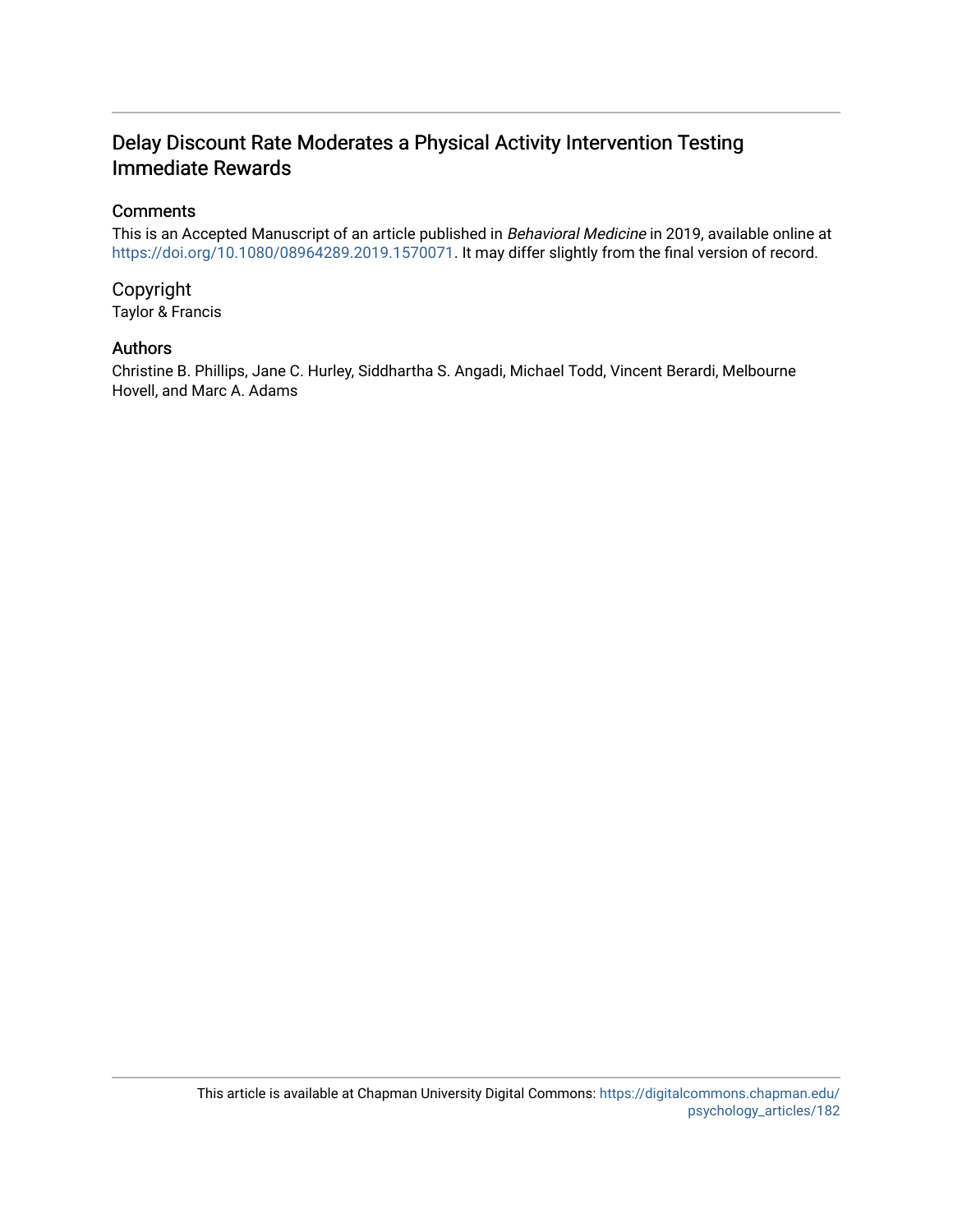### Running head: DISCOUNT RATE MODERATES FINANCIAL REWARD EFFECTS

## Delay Discount Rate Moderates a Physical Activity Intervention Testing Immediate Rewards

Christine B. Phillips<sup>a</sup>, Jane C. Hurley<sup>a</sup>, Siddhartha S. Angadi<sup>a</sup>, Michael Todd<sup>b</sup>, Vincent Berardi<sup>c</sup>, Melbourne F. Hovell<sup>d</sup>, Marc A. Adams<sup>a</sup>

<sup>a</sup> College of Health Solutions Arizona State University, Phoenix, AZ, USA cbphill3@asu.edu, jchurley@asu.edu, sangadi@asu.edu, marc.adams@asu.edu

> <sup>b</sup> College of Nursing and Health Innovation, Arizona State University, Phoenix, AZ, USA mike.todd@asu.edu

<sup>c</sup> Crean College of Health and Behavioral Sciences, Chapman University, Orange, CA, USA berardi@chapman.edu

<sup>d</sup> Center for Behavioral Epidemiology and Community Health, San Diego State University, San Diego, USA mhovell@cbeachsdsu.org

#### **Corresponding Author:**

Christine B. Phillips Arizona State University 550 North 3<sup>rd</sup> Street Phoenix, AZ 85004 MC9020 Phone: 01-804-314-8688; email: cbphill3@asu.edu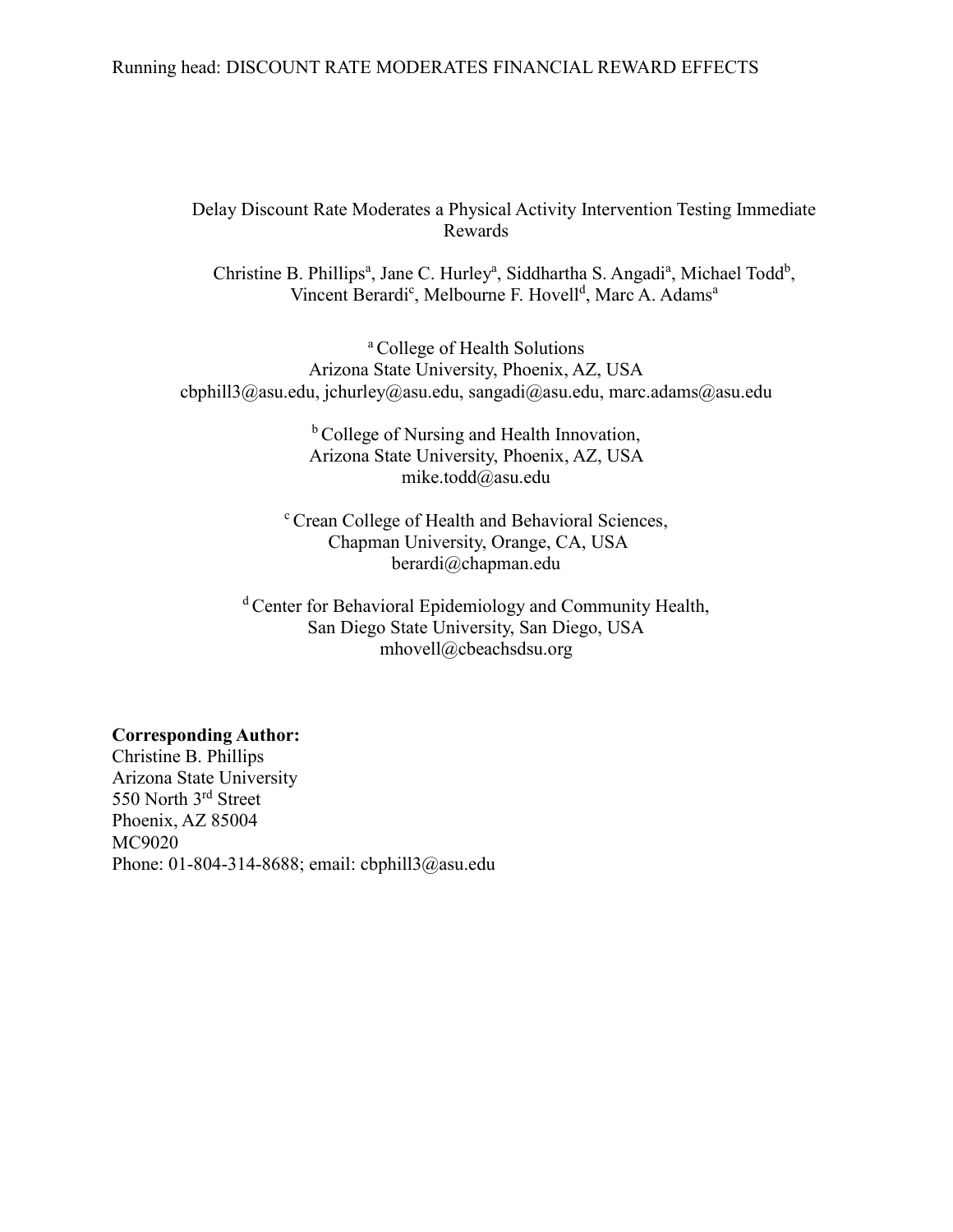## **ABSTRACT**

Financial incentives can increase physical activity (PA), but differences in the immediacy of reward delivery and individual differences in delay discount rates (i.e., higher discount values associated with less tolerance for delayed rewards) may explain differential responding. The current study tested whether delay discount rate moderated the relative effectiveness of immediate financial rewards on increasing daily PA. Inactive, overweight adults (ages 18-60, N=96) were randomized to receive either smaller, immediate goal-contingent rewards or larger, delayed rewards for participation. Delay discount rates were derived for those who completed the Monetary Choice Questionnaire (N=85). Linear mixed models tested interactions between discount rate and intervention arm on changes in mean daily Fitbit-measured steps from baseline to intervention phases, and rates of change during the intervention phase. Across all groups, participants increased by 2258 steps/day on average from baseline to intervention and declined by 9 steps/day across the 4-month intervention phase. The mean increase in daily steps was greater for immediate reward-arm participants across all discount rates. Descriptive exploration of reward effects by delay discount rate suggested that the magnitude of reward effects decreased at higher discount rates. During the 4-month intervention phase, rates of decline in daily steps were similar in both reward arms, but declines became more pronounced at higher discount rates. Overall, intervention efficacy decreased with less tolerance for delays. The importance of financial reward immediacy for increasing PA appears to increase with greater delay discount rates.

Key Words: physical activity, delay discounting, financial incentives, reward schedule, intervention, impulsive behavior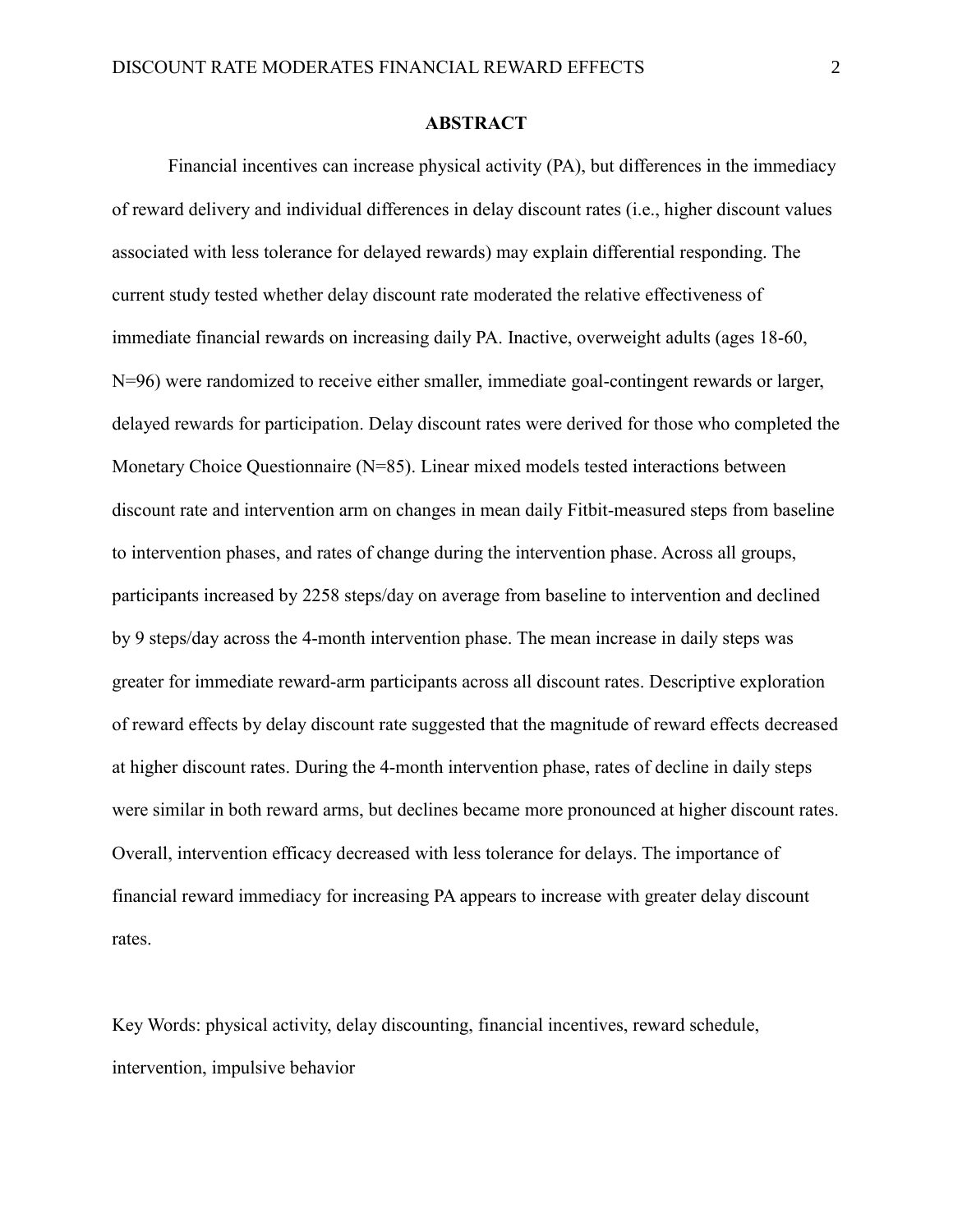## **INTRODUCTION**

Physical activity (PA) is widely recognized as one of the most important behaviors for preventing chronic disease and all-cause mortality, yet fewer than half of U.S. adults engage in sufficient PA to meet current guidelines,  $1,2$  $1,2$  and nearly a quarter do not engage in any leisure time PA.<sup>[1](#page-21-0)</sup> Delay discounting has been largely overlooked for the incongruity between benefits and engagement in physical activity. Delay discounting, also known as temporal or time discounting, refers to the shrinking value or effectiveness of a reward as the time delay to receipt increases[.](#page-21-2)<sup>3</sup> Due to the higher relative value of immediate reinforcers in choice situations, many individuals match their behaviors to attain near-term reinforcers, even when in conflict with long-term aspirations. [4](#page-21-3) Many well-documented benefits of PA (e.g., improved functional capacity, weight maintenance, reduced morbidity) are not immediately realized likely because most inherent benefits of PA are delayed and potentially valued less relative to other alternative sedentary behaviors which tend to have less near-term aversive or more immediately rewarding consequences.

Delay discounting has been observed across species and is considered a universallyobserved behavioral phenomenon. [5](#page-21-4) However, behavioral economic research with humans reveals individual differences in the degree that people tolerate delays in reward immediacy given options with different reward timings.<sup>[3](#page-21-2)[,6](#page-21-5)</sup> Individuals with higher discount rates are more sensitive to immediate reinforcers and devalue delayed rewards more rapidly compared to individuals with lower discount rates. Consequently, higher discounters are likely to favor 'smaller sooner' rewards, whereas lower discounters are able to forego immediate reinforcers in favor of receiving 'larger later' rewards. Higher discount rates have been associated with unhealthy behaviors such as smoking, excessive alcohol and substance use, high-risk sexual practices,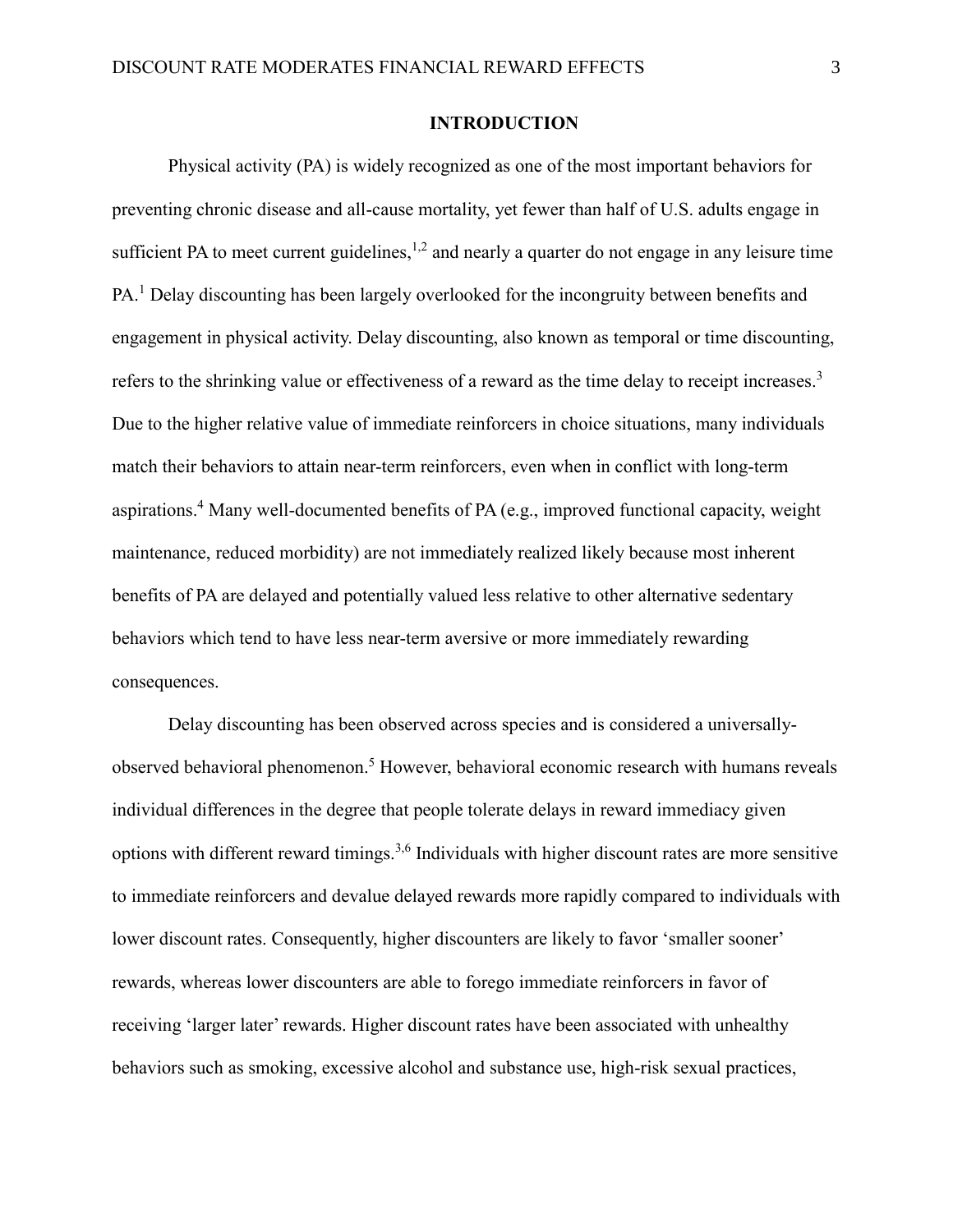maladaptive food consumption and obesity.<sup>[7](#page-21-6)</sup> Lower discount rates have been associated with a number of positive outcomes, including lower BMI, $8-13$  higher education $12-14$  and academic performance,<sup>[15,](#page-22-1)[16](#page-22-2)</sup> and higher income.<sup>[12](#page-22-0)</sup> Compared to maladaptive health behaviors, a considerably smaller body of work has examined associations between discount rates and health-promoting behaviors,<sup>[7](#page-21-6)</sup> including PA.<sup>[8](#page-21-7)[,17](#page-22-3)[,18](#page-22-4)</sup> Several studies have found that discount rates are inversely related to self-reported PA.<sup>[8,](#page-21-7)[18](#page-22-4)</sup> However, evidence is sparse and prospective studies have not examined how delay discounting may relate to objectively-measured PA adoption or maintenance.

Increasing PA has been a goal for a number of behavioral interventions, which have achieved varying degrees of success.<sup>[19](#page-23-0)</sup> One strategy is to use financial incentives to reward PA engagement, thereby providing more immediately rewarding consequences than occur naturally. Findings indicate that financial incentives can influence behavior change, <sup>[20](#page-23-1)[,21](#page-23-2)</sup> but effect sizes have been inconsistent across studies. Although multiple individual factors, along with incentive design features (type, amount, schedule), have been proposed to explain effect size heterogeneity,<sup>[20,](#page-23-1)[21](#page-23-2)</sup> individual differences in delay discount rates have not been examined. Tailoring interventions to participants' preferences and behavioral characteristics is thought to enhance intervention efficacy.<sup>[22](#page-23-3)[,23](#page-23-4)</sup> The temporal distribution of benefits vs. costs of PA may predict a participants' willingness to initiate and maintain PA.<sup>[24](#page-23-5)</sup> Thus, the potency of financial incentives may be increased by matching immediacy of reward delivery with a participant's sensitivity to smaller immediate rewards vs. tolerance to larger delayed rewards (i.e., delay discount rate). A smaller, immediate monetary reward, for example, may be a potent incentive among higher discounters, who are apt to favor immediate reinforcement from competing behaviors (e.g., TV watching) over delayed benefits of PA. Conversely, the immediacy of a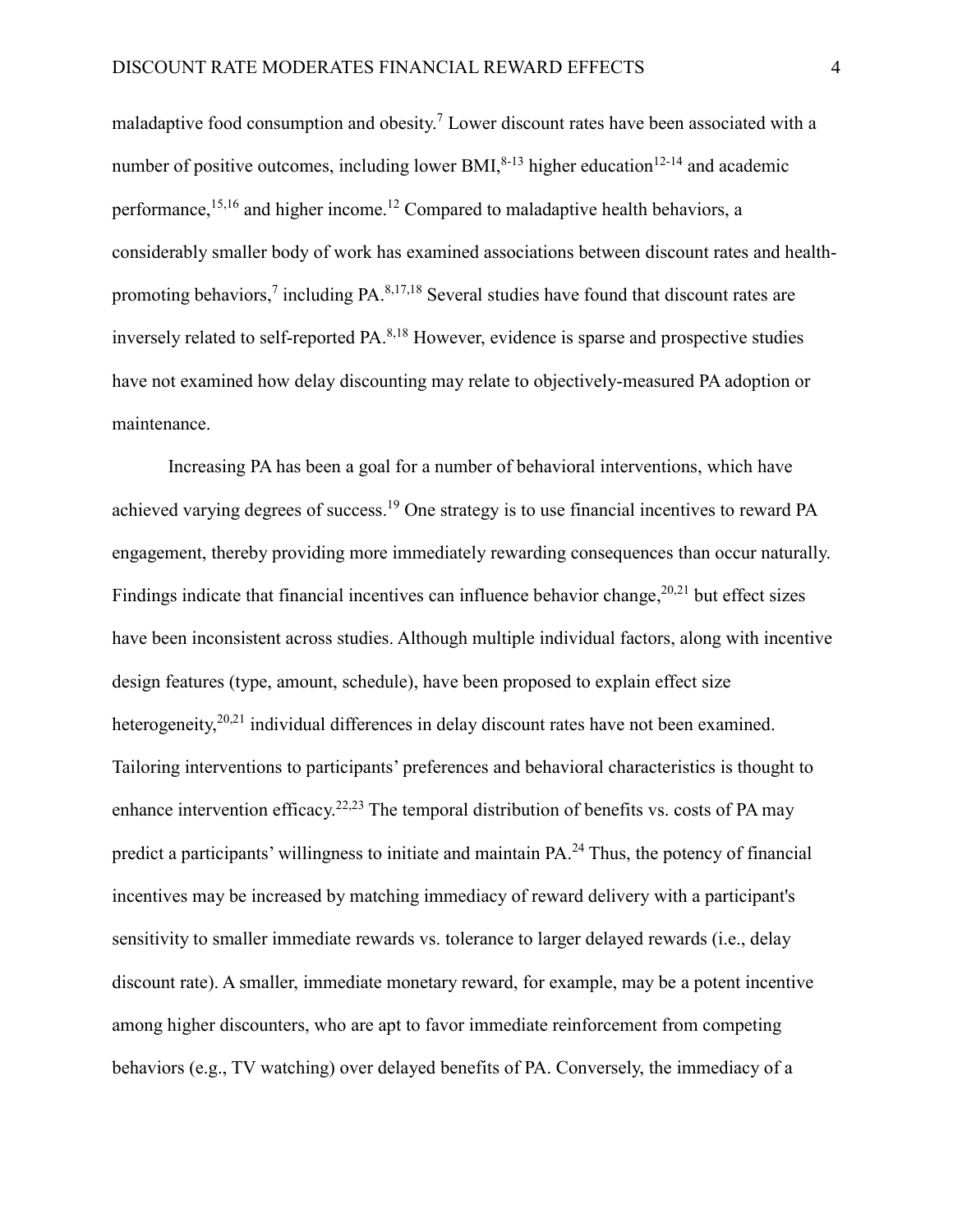financial reward may have little impact on the reward's effectiveness for lower discounters, or these individuals may actually favor larger delayed rewards due to a history of earning larger delayed rewards for other behaviors. The impact of matching reward immediacy with an individual's level of delay discounting has not been examined in PA intervention studies.

The current study aimed to address this gap in the literature via secondary analyses of the Walking Interventions through Texting (WalkIT) trial. The WalkIT trial investigated the effects of financial rewards and goal setting on Fitbit-measured PA over a 4-month study period. <sup>[25,](#page-23-6)[26](#page-23-7)</sup> The primary study hypothesized<sup>[26](#page-23-7)</sup> that participants randomized into the immediate reward-arm would increase their PA more than participants assigned into the delayed, non-contingent rewardarm regardless of goal setting or discounting rate. Main outcomes have been reported previously, but briefly, the immediate reward arm increased by 746 steps/day more than the delayed reward arm.<sup>[26](#page-23-7)</sup> For the current secondary analyses, we asked whether group status interacted with participants' measured delay discount rate to affect PA. Participants with higher discount rates who were coincidentally randomized into the immediate reward arm were hypothesized to have greater increases in PA than high discounters randomized to the delayed reward arm.

#### **METHODS**

#### **Participants**

Inclusion criteria for study participation were as follows: (a) age 18-60, (b) self-reported BMI between 25 and 55 kg/m<sup>2</sup>, (c) daily access to computer, Internet, email, and text messageenabled mobile phone, and (d) willing to send/receive several text messages/day and attend two office visits. Exclusionary conditions were as follows: (a) any contraindications to unsupervised exercise or submaximal exercise testing as reported on the Physical Activity Readiness Questionnaire plus (PAR-Q+), (b) currently pregnant or planned to become pregnant during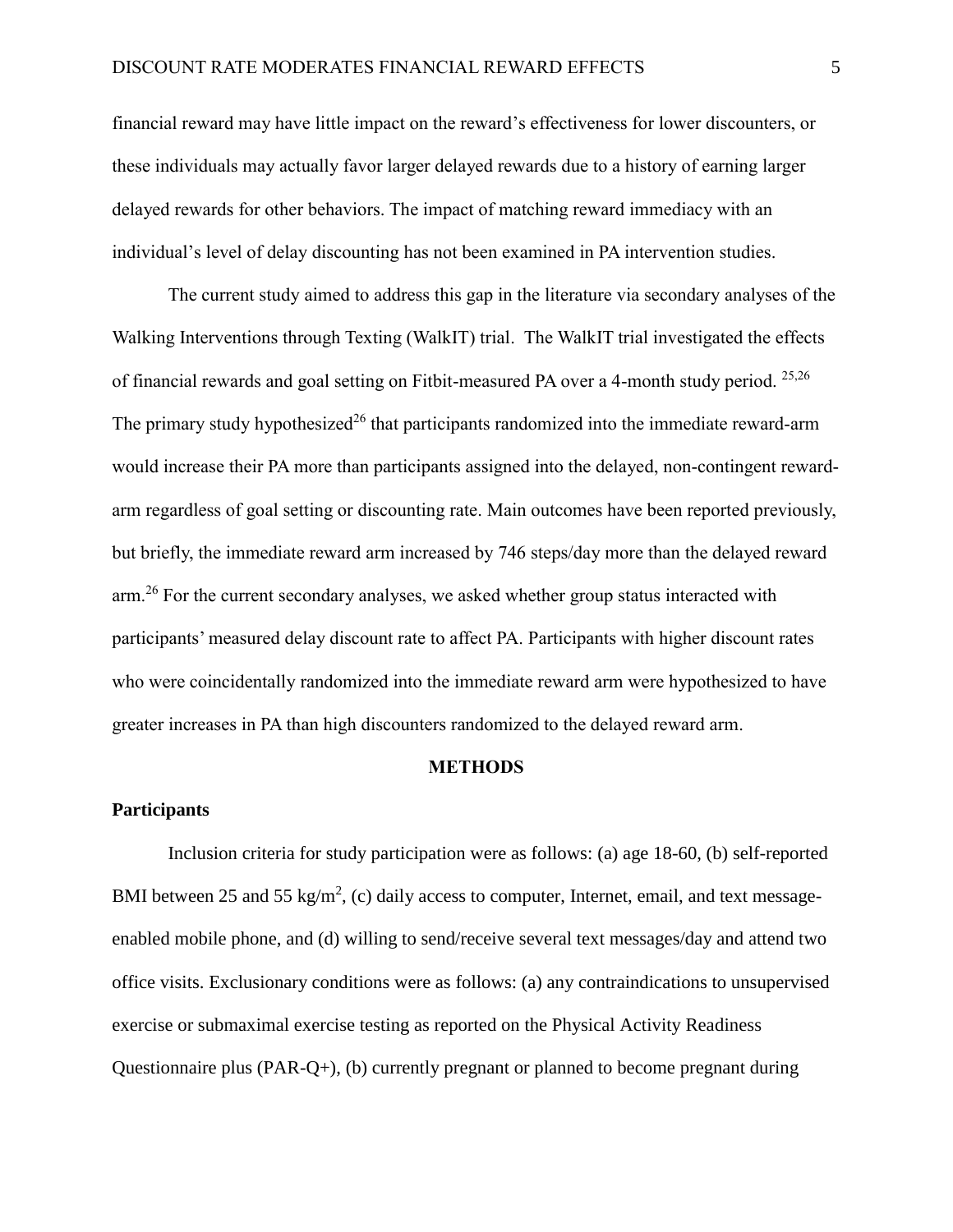study period, (c) planned to leave the study area for more than 10 days during the study period, or (d) actively participating in another PA, diet, or weight loss program. The current analytic sample included randomized participants who completed the delay discounting measure at the post-intervention office visit  $(N = 85)$ .

#### **Study Design and Procedures**

The 2 x 2 factorial design tested the main and interactive effects of financial rewards (smaller, immediate goal-contingent vs. larger, delayed participation-contingent) and goal setting (adaptive vs. static goals) to increase PA among generally healthy, overweight/obese, and inactive adults  $(N = 96)$  (ClinicalTrials.gov ID NCT02053259). Briefly, study activities consisted of an online screening survey, baseline assessment visit, 10-days of baseline activity monitoring, a 4-month intervention phase and a post-intervention assessment visit. At the baseline visit, participants reviewed and signed Arizona State University Institutional Review Board approved consent forms and completed additional screening, demographic, and psychosocial questionnaires. Participants were then supplied with a blinded Fitbit Zip (Fitbit Inc, San Francisco, CA, USA), trained on proper use of the Fitbit and text system, and instructed to wear the Fitbit while maintaining their usual daily routines throughout a 10-day baseline period. No step feedback was provided to participants during the baseline phase. Participants deemed insufficiently active (i.e.,  $\langle 10,000 \text{ steps/ day on} \rangle$  5 days/week) with at least 9 valid days of wear (valid day required > 500 steps) and those who successfully synced their device during baseline phase were immediately randomized into one of four intervention arms: immediate rewards/adaptive goals, immediate rewards/static goals, delayed rewards/adaptive goals, or delayed rewards/static goals. During the intervention phase, participants were asked to continue wearing and syncing an unblinded Fitbit Zip, as well as manually report daily Fitbit step totals to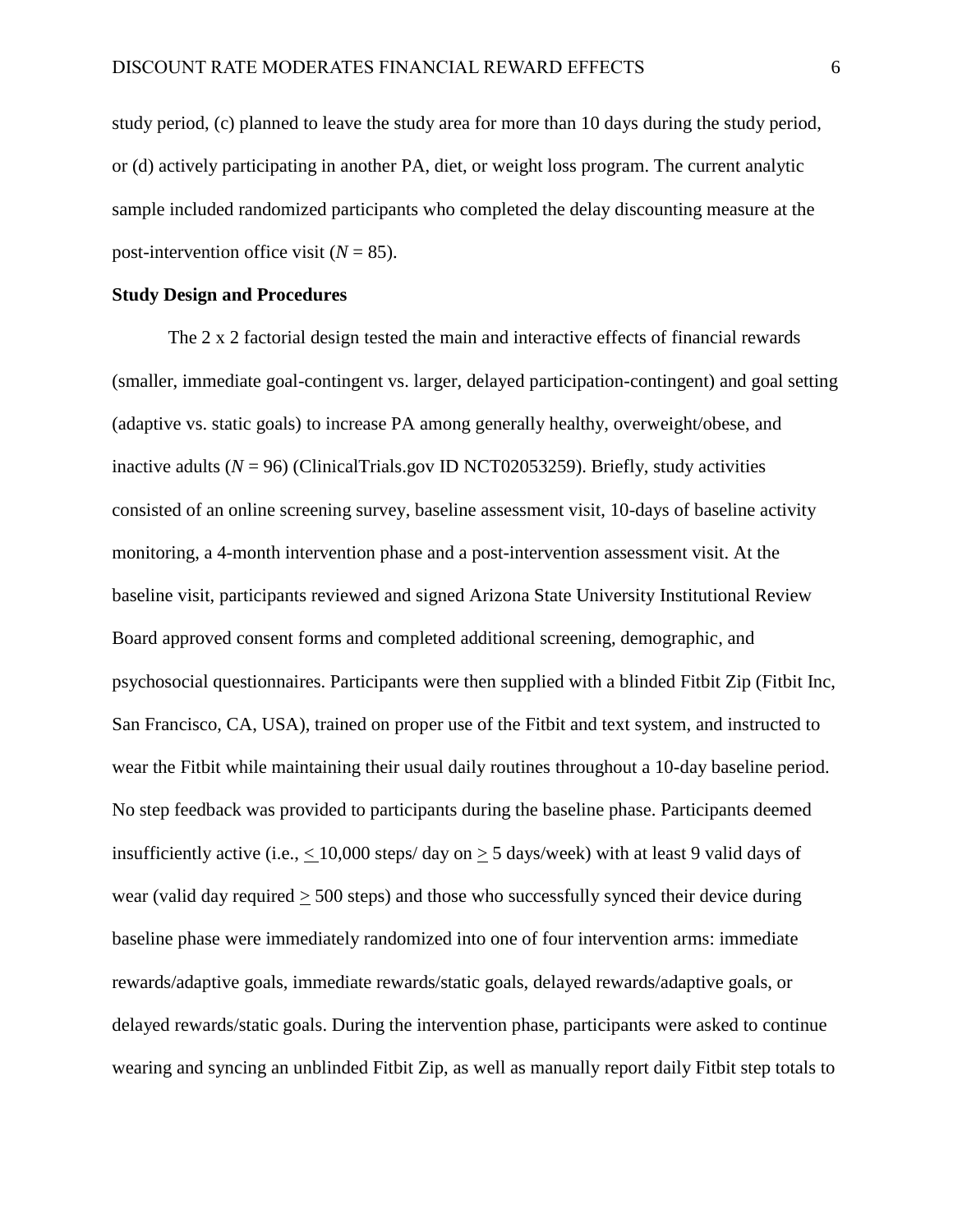the study team via text message. Standardized educational emails and daily prompt-to-action texts were provided to participants in all groups. An automated system designed by software engineering staff delivered intervention components that varied by group assignment (i.e., reward delivery and goal setting, as described in the interventions section below). Participants in all groups sent and received approximately 2-3 daily text messages. At the 4-month postintervention assessment, participants completed the delay discounting measure, returned the Fitbit Zip, and were debriefed about the study purpose.

#### **Interventions**

**Reward arms.** Participants in the immediate, smaller reward arm were informed at randomization that they could earn one point for each daily step goal met (i.e., continuous, fixed magnitude reinforcement); one point equaled \$1.00. When a goal was met, participants received a text with a praise message, updated point balance, and next goal (e.g., "Well done, Mary! You have 4 points! Goal for 9/15 is *6948* steps."). When a goal was not met, participants received a text confirmation of the step report and the next goal (e.g., "Steps received. Goal for 9/15 is *6948* steps"). Each time 5 points were accumulated, points were automatically exchanged by the automated system for a \$5 gift card which was delivered by email.

Participants in the delayed, larger reward arm were told at randomization they would earn progressively larger monthly incentives (i.e., \$5, \$10, \$10, \$20) for wearing their Fitbit Zip, syncing regularly, and participating in the study. A text confirmation of step reports and the next goal were provided to participants of the delayed reward arm, but no praise messages or points were sent. Non-contingent, participation-only rewards were used for the delayed arm to match total amounts (magnitude) between reward conditions on average and because offering incentives for participation is commonly used in physical activity trials. [20](#page-23-1)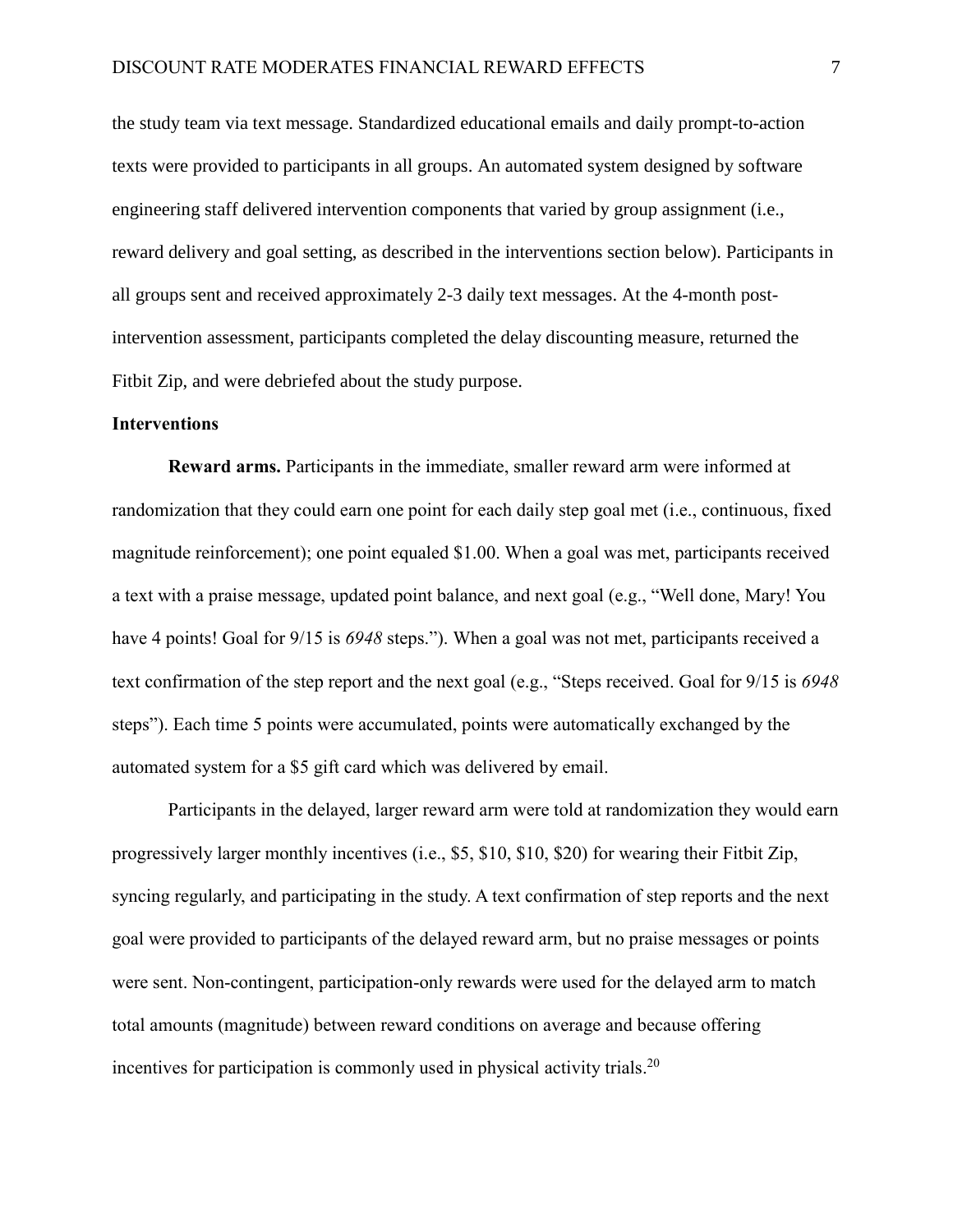Financial incentives were structured so that the amounts provided across reward arms would be roughly equivalent during the intervention phase (i.e., \$44-\$45) and for the entire study period (i.e., \$69-\$70).<sup>[26](#page-23-7)</sup> Participants were allowed at baseline to select a preferred incentive type from a list of available retail options and were allowed to change their preferred option via text or email at any time during the study. Additional details of the intervention can be found in Hurley et al.<sup>[25](#page-23-6)</sup>

**Goal arms.** Because the intervention was a factorial design (i.e., all participants were assigned to a reward condition and a goal condition), models were statistically adjusted for goal arm assignment (i.e., adaptive vs. static). Each daily goal for the adaptive goal arm was determined using a rank-ordered percentile algorithm using the previous nine days of non-missing activity data.<sup>[26](#page-23-7)</sup> Adaptive goals were designed to increase, decrease or remain the same based on an individual's performance. Static goal arm participants were issued the same daily goal based on current PA recommendations (10,000 steps/day for > 5 days/week). Automatic delivery of the next day's goal was prompted by the previous day's step report regardless of goal condition.

#### **Measures**

**Delay discount rate.** Delay discount rate was measured using the 27-item Monetary Choice Questionnaire  $(MCO)^{27}$  $(MCO)^{27}$  $(MCO)^{27}$  and scored using the Kaplan et al. automated scorer.<sup>[28](#page-24-0)</sup> The MCQ yields delay discount (k) values for small, medium, and large reward magnitudes. An overall delay discounting composite score was created for each participant by calculating the geometric mean (geomean k) of the three reward magnitude values. Because raw geomean k scores were positively skewed, scores were natural log transformed (ln geomean k) for analyses.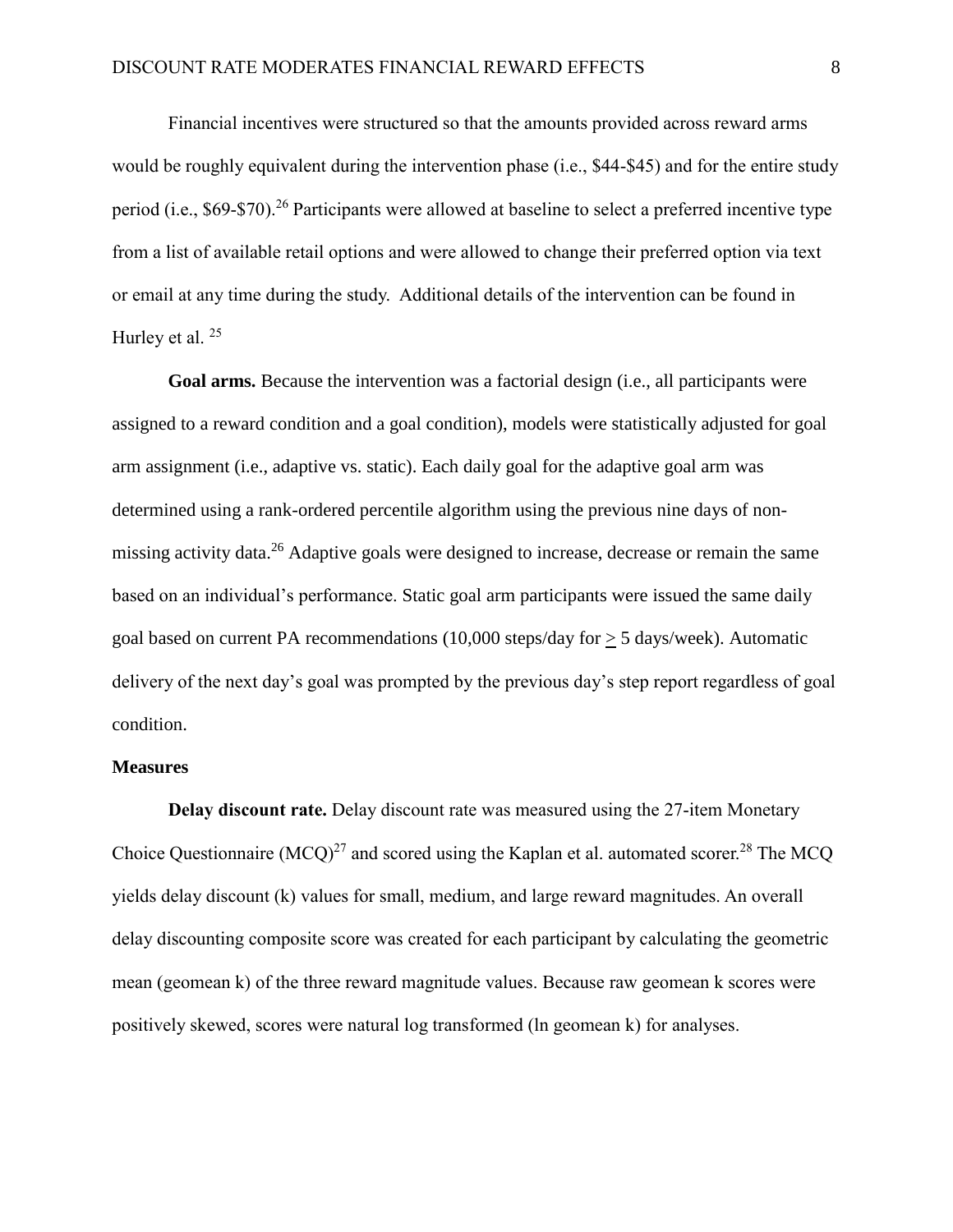**Physical activity outcome.** The PA outcome of interest was total daily steps, objectivelymeasured using the Fitbit Zip, a commercially-available hip-worn tri-axial accelerometer with excellent reliability (ICC=0.90) and validity (ICC=0.99) for steps.<sup>[29](#page-24-1)</sup> Participants were asked to wear the device during all waking hours (i.e., > 10 hours/day) during the baseline and intervention phases, removing it only for sleep and to avoid submerging in water. Participants were instructed to sync daily, using their personal computers equipped with a USB sync dongle and connected to the Internet. With each sync, PA data were transmitted to the study team.

**Covariates***.* Previous studies have found inverse associations between delay discount rates and age,<sup>[12,](#page-22-0)[30](#page-24-2)</sup> income and education,<sup>12,[14](#page-22-5)[,31](#page-24-3)</sup> cigarette smoking,<sup>[8,](#page-21-7)[12](#page-22-0)</sup> and BMI.<sup>8,12</sup> Gender<sup>[31](#page-24-3)[,32](#page-24-4)</sup> has also been related to delay discounting, though inconsistent in direction. We adjusted for these variables in all models. Additional candidate covariates were assessed for inclusion during the base model building process, including employment status (currently employed or not), race (White, Black, American Indian, Asian, multiple races, refused to answer), ethnicity (Hispanic or non-Hispanic), marital status (married or living with partner vs. other), parental status (any children vs. none), and student status (currently enrolled or not).

#### **Analytic Approach**

Daily steps was modeled as a continuous outcome using linear mixed models (LMM) with repeated measures of steps (Level 1) nested within individual participants (Level 2). Time was scaled in days and centered at the first day of the intervention period. Statistical analyses were conducted using SAS 9.4 PROC MIXED.

**Model building.** Model fitting began with a base LMM that included fixed effects for study day (centered at the first intervention day), 11 indicator variables for calendar month, an effects-coded variable for the intervention component of goal arm assignment (static  $= -1$ ,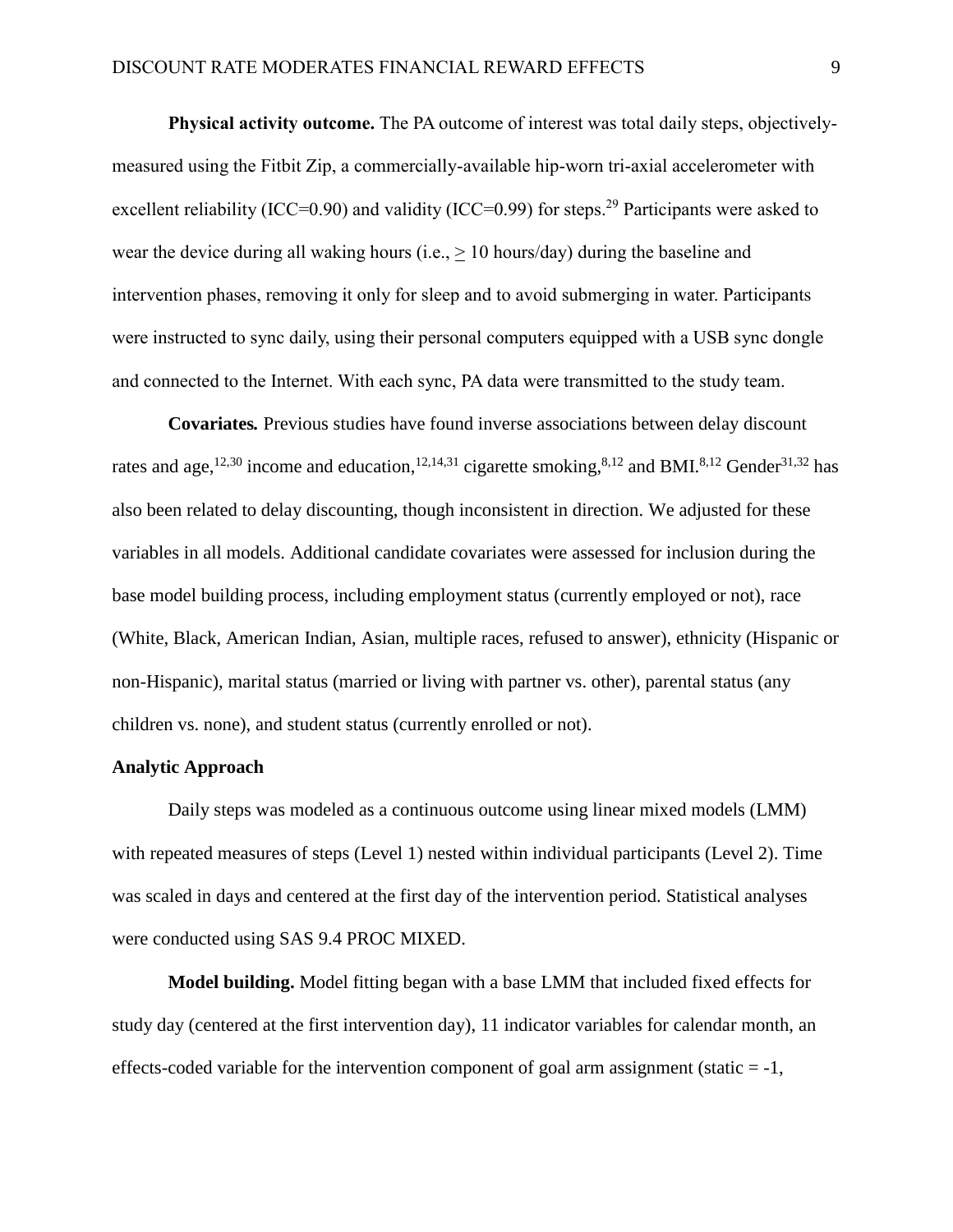adaptive = 1), age (centered at sample mean), gender (female or male), household income (four levels from  $\lt$  \$25,000 to  $>$  \$75,000), highest educational level attained (three levels from  $\lt$  high school diploma to > 4-year college degree), smoking status (currently smoke or not), and BMI  $\frac{1}{\text{kg}}$ , calculated from self-reported weight and height), random person-level intercept and study day parameters, and a parameter specifying a first-order autoregressive moving average (ARMA(1,1)) covariance structure among repeated (day-level) residuals. Additional person-level covariate selection was based on improvement in model fit relative to the base model. Separate models were estimated for each person-level covariate using maximum likelihood method and assessed for fit using -2 log likelihood tests (at  $p < .10$ ). Parental status significantly improved model fit and was retained for subsequent analyses. The level 2 covariates plus a phase indicator (baseline  $= 0$ , intervention  $= 1$ ) and intervention day variable (all baseline days  $= 0$ , first postrandomization day = 1, final study day = 109) were added to the base model to form an adjusted base model for hypothesis testing.

**Testing Interactions between Delay Discount Classification and Reward Arm.** LMMs were conducted to test the interactive effects of reward preference and reward arm on daily steps. Building on the adjusted base model, the interactive effects of discount rate and reward arm on mean changes in steps/day upon transitioning from baseline to intervention phase were addressed by adding a Delay Discount Rate x Reward Arm x Phase interaction term for (Model 1). Model 2 tested the interactive effects of discount rate and reward arm on rates of change in steps/day across the intervention period by adding a Delay Discount Rate x Reward Arm x Intervention Day interaction term to Model 1. For Model 2 analyses, intervention day was grouped into 9-10 day time increments, coded 0-11 (baseline = intervention time 0, intervention days  $1-9 =$  time 1,  $\dots$  intervention days 100-109 = intervention time 11). Because we hypothesized that the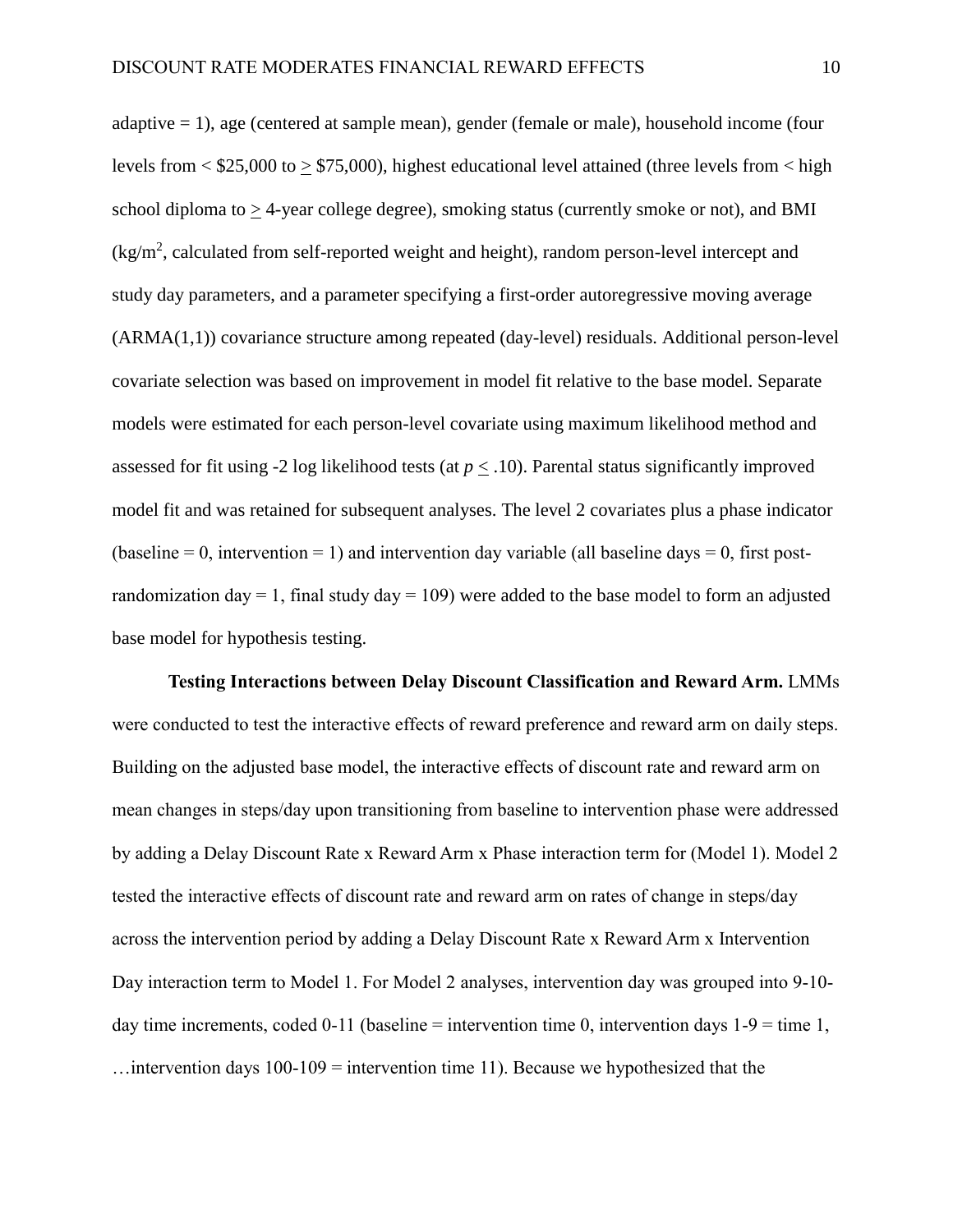effectiveness of reward arms may only differ at a certain unknown threshold value of delay discount rate, least squared means were estimated for the fixed effects of Reward Arm x Phase and Reward Arm x Intervention Day at delay discount rates (ln geomean k) corresponding to - 8.14, -7.34, -6.54, -5.73, -4.93, -4.13, -3.33, -2.53, and -1.73 to conduct post-hoc comparisons. These delay discount values approximated the sample mean and  $+/- 0.5$ , 1.0, 1.5, and 2.0 standard deviations (SDs) from the sample mean. Therefore, post-hoc test results are reported as standardized z-scores (DDz) ranging from -2.0 (lowest discounting value; highest tolerance for reward delays) to 2.0 (highest discounting value; lowest tolerance for reward delays). Model 2 estimated mean daily steps during intervention phase time periods were used to calculate the percent decline in daily steps from the time period in which peak step attainment was achieved (time period 1 or 2) to end of the intervention phase (time period 11).

#### **RESULTS**

Table 1 displays descriptive characteristics of the analytic sample  $(N = 85)$  by reward arm. The majority were female (79%), white (81%), employed (98%), and non-smoking (91%). Participants ranged in age from 19 to 60 years (*M* = 41.4, *SD* = 9.5), with self-reported BMIs ranging from 25.1 to 49.8 ( $M = 33.8$ ,  $SD = 6.1$ ). Natural log-transformed geomean k values ranged from -8.75 to -1.39 ( $M = -4.93$ ,  $SD = 1.60$ ) and median = -4.91. Consistency scores for small, medium, and large calculated geomean k values for the sample ranged from 85% to 100%  $(M = 98.2\%, SD = 3.1\%)$ . No individual participant consistency score for calculated small, medium, and large k values fell below 75%, the threshold suggested for identifying problematic response patterns.<sup>[28](#page-24-0)</sup> Table 2 presents mean daily steps during baseline and intervention phases by reward arm and quartile of delay discount rate for the sample. Eleven participants randomized to a study arm were excluded from current analyses due to missing MCQ data. Excluded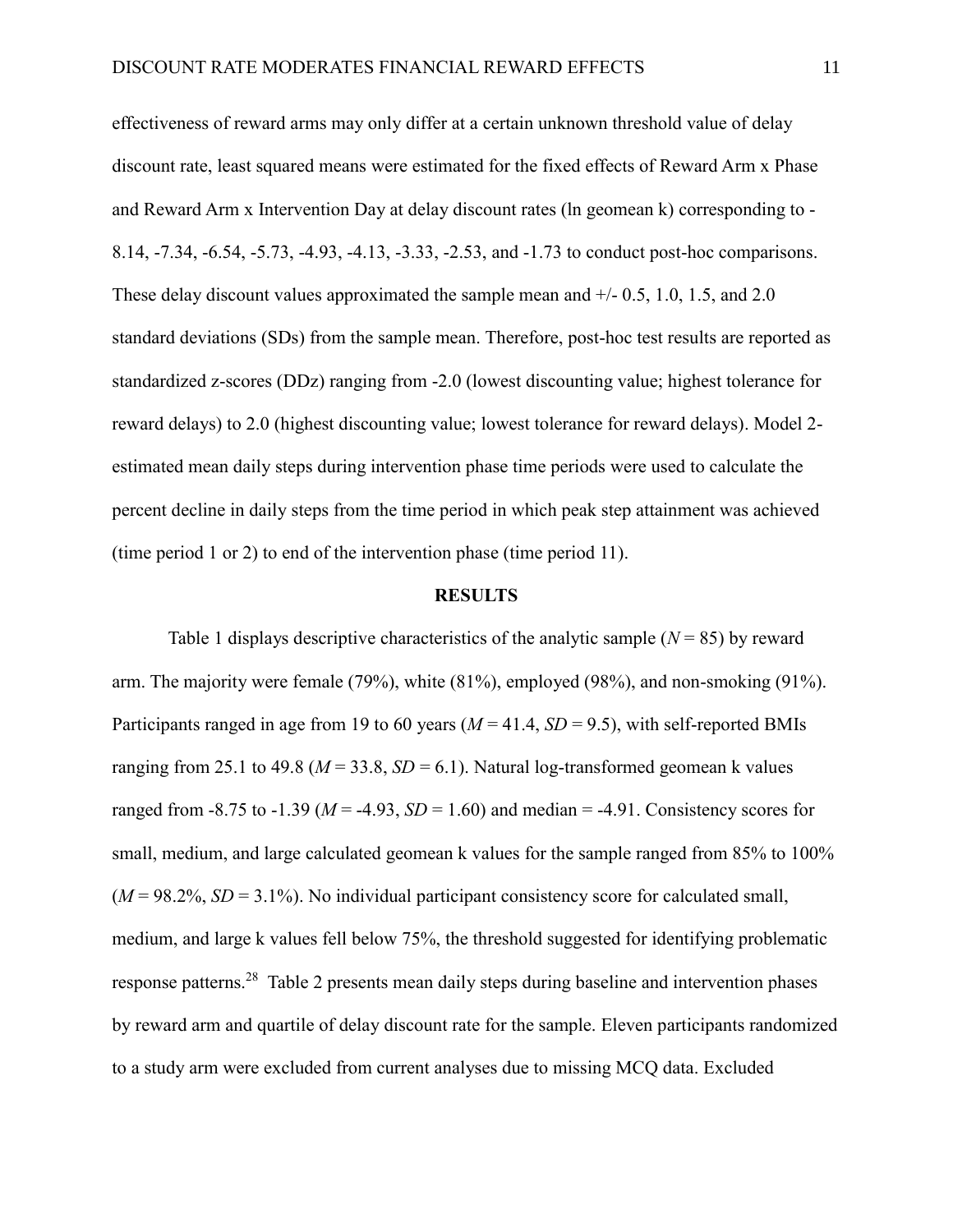participants did not differ statistically from the analytic sample on demographic factors, smoking status or BMI (*p*s > .05), and in the analytic sample, delayed reward participants did not differ from immediate reward participants on these factors or on total rewards earned (*p*s > .05).

### **Delay Discount Rate and Intervention Arm Interactions: Mean Changes in Daily Steps**

Model-estimated mean daily steps for the pooled sample increased, on average, by 2258 steps from baseline to intervention phase ( $b = 2258$ , 95% CI [1750, 2766],  $p < .001$ ), and declined by an average of 9 steps per day during the intervention phase ( $b = -31$ , 95% CI [-107, 45],  $p = .427$ ).

Figure 1 shows Model 1 estimates of mean daily step changes from baseline to intervention phase for each reward arm at all estimated discount rates. Results from Model 1 indicated no interaction among reward arm, delay discount rate, and phase ( $b = 92$ ,  $95\%$  CI [-319, -503], *p* = .660; reference category: delayed reward arm at baseline). Immediate rewards were more effective than delayed rewards for increasing daily steps across all delay discount rates. However, descriptive exploration of reward effects across discount rates suggested that the *magnitude* of both immediate and delayed reward effects decreased at higher discount rates. For example, at a low discount rate ( $DDz = -2.0$ ), the estimated effect of immediate vs. delayed rewards from baseline to intervention phase was  $3105$  steps (b =  $3105$  95% CI [1035, 4733, *p* = .004]. In contrast, at a high discount rate ( $DDz = 2.0$ ), the estimated effect of immediate vs. delayed rewards from baseline to intervention phase was  $2698$  steps ( $b = 2698$ ,  $95\%$  CI [620, 4776  $p = .012$ .

**Delay Discount Rate and Intervention Arm Interactions: Rates of Change in Daily Steps During the Intervention Phase**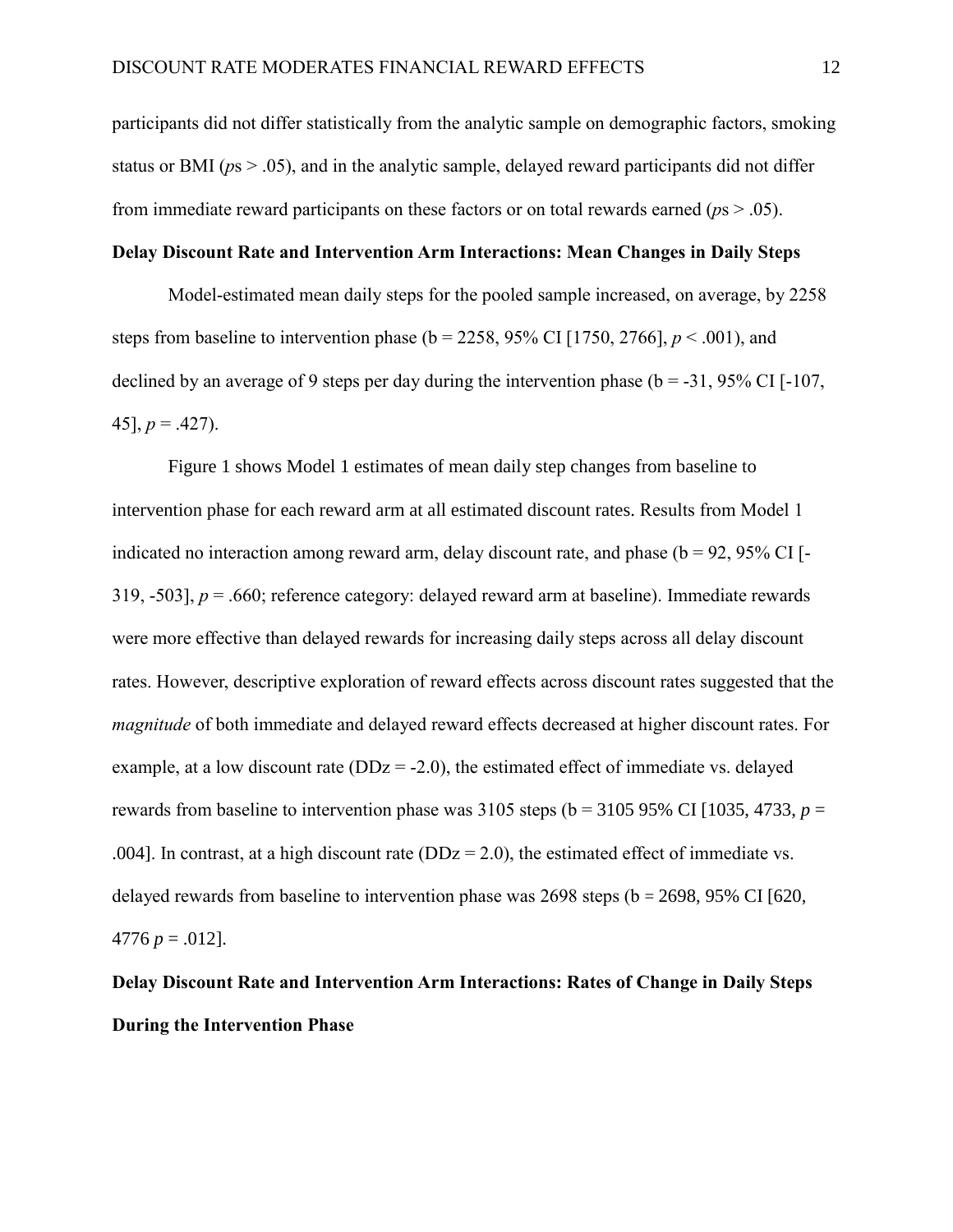Estimated mean daily steps from Model 2 from the intervention phase are presented by reward arm for selected levels of delay discount in Figure 2. No interaction was found between reward arm, delay discount rate, and intervention time period ( $b = 3.16$ , 95% CI [-68, 74],  $p =$ .931), suggesting rates of decline were similar in both reward arms at all estimated discount rates. Descriptive exploration of model-estimated daily steps across the intervention period suggested patterns of peak daily step attainment and subsequent declines varied by delay discount rates. At DDz < -1.0, model-estimated mean daily steps reached peak values for immediate arm participants in time period 1 (intervention days 1-9) and for delayed arm participants in time period 2 (intervention days 10-19). At a  $DDz = -0.5$ , model-estimated mean daily steps peaked in time period 1 for immediate and delayed arm participants. At or above the sample mean discount rate ( $DDz \geq 0$ ), immediate arm participants reached peak model-estimated daily steps in time period 2 and delayed arm participants peaked in time period 1.

Declines in model-estimated daily steps, expressed as the percent decrease from peak step attainment to end of the intervention are presented in Figure 3. At DDz < -0.5, decreases were slightly greater for immediate vs. delayed arm participants. In contrast, at  $DDz > 0.5$ , declines in mean daily steps from peak to end of the intervention were greater for delayed arm, and these declines were more pronounced at higher discount rates (Figure 3).

#### **DISCUSSION**

The current study tested whether delay discount rate moderated the relative effectiveness of immediate financial rewards for increasing daily PA in a mobile health intervention. As hypothesized, immediate rewards were more effective than delayed rewards for increasing mean daily steps, but those with higher discounting rates showed more pronounced decreases in intervention response than those with lower discounting rates, regardless of reward arm. Overall,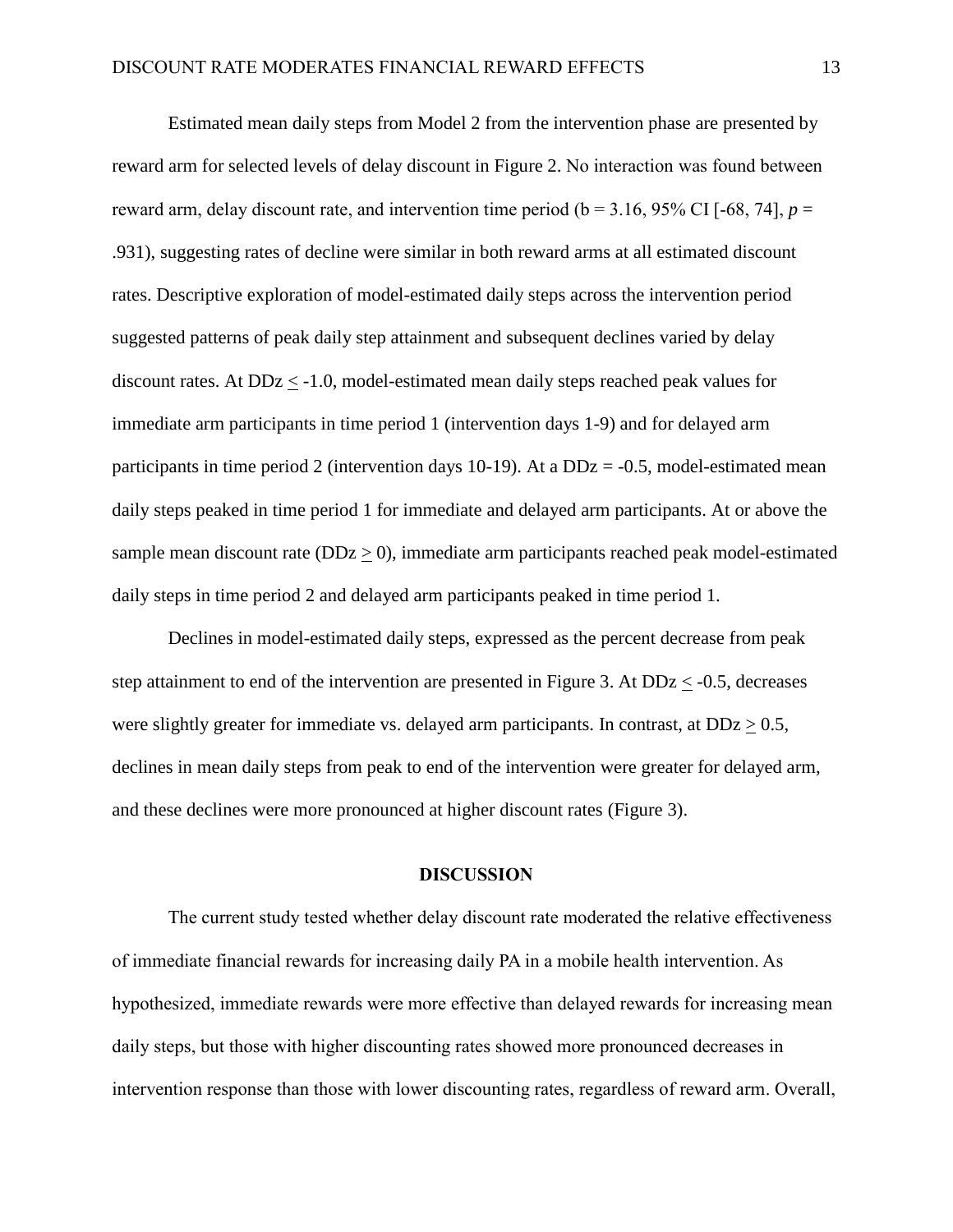results showed that participants with the highest discount rates randomized to delayed rewards had the poorest average intervention response and participants with the lowest discount rates randomized to immediate rewards had the strongest intervention response.

The rate of decline in model-estimated mean daily steps during the intervention was similar for both reward arms, but the decline from peak step attainment to intervention end differed across reward arm and discount rates. At  $DDz \leq -0.5$ , the percent decrease was greater for immediate reward arm participants compared to delayed arm participants. At  $DDz > 0.5$ , delayed arm participants generally had greater declines. Results suggest that participants with higher discount rates were more susceptible to degradation of financial incentives over time regardless of reward timing and declines from peak step attainment were greatest when reward preference was mismatched to reward group assignment (Figures 2 and 3).

Current findings may be explained when considered from a behavioral economics perspective[33](#page-24-5), whereby engaging in PA involves actual and perceived costs versus the actual and perceived benefits of PA and competing sedentary options<sup>[34](#page-24-6)</sup>. Within the context of the current intervention, use of immediate financial incentives was intended to increase PA among insufficiently active adults by augmenting typically delayed natural benefits, or offsetting natural aversive aspects, of PA adoption and ongoing engagement with temporary, artificial rewards. Present results suggest smaller, immediate financial rewards more effectively increased mean levels of PA and reinforced behavior change more than larger, delayed non-contingent rewards for participation only, and these effects were more pronounced at higher discount rates. These results, consistent with previously-reported main outcomes for WalkIT which did not intervene on delay discounting rate,  $2^6$  were expected among participants with higher discount rates.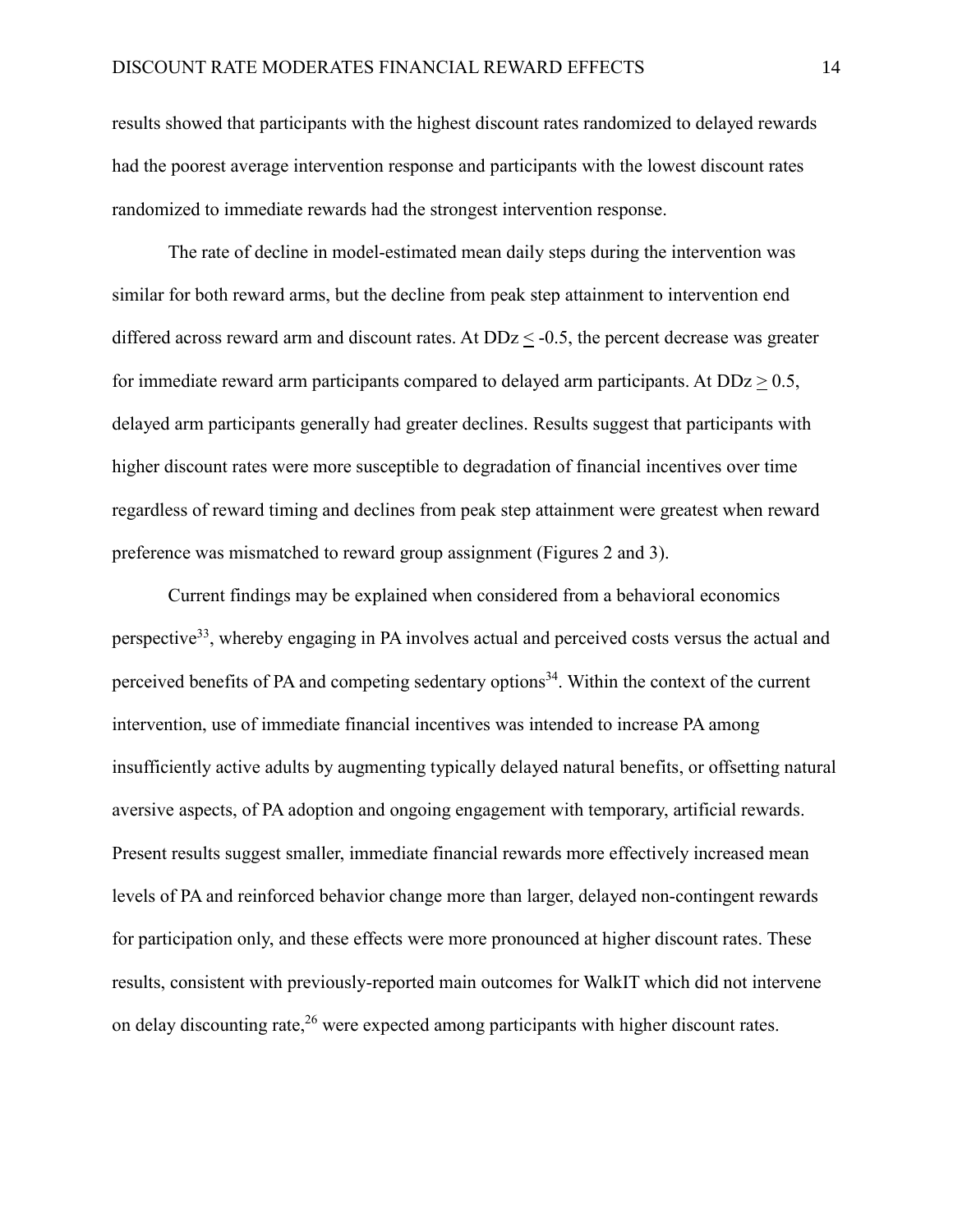Prior observational research has suggested that individuals with higher delay discount rates devalue the health benefits of PA more steeply than lower discounters.<sup>[8,](#page-21-7)[18](#page-22-4)</sup> Thus, holding financial rewards constant across delay discount rates, the value of, and likelihood of engaging in, PA for health benefits should decrease at higher discount rates. Consistent with this reasoning, participants with higher discount rates had faster declines in Fitbit-measured PA across the intervention period than their more delay tolerant counterparts assigned to the same reward arm. Taken together these results suggest that higher discounters devalued the benefits of PA (and possibly financial rewards) to a greater extent than lower discounters, resulting in differential intervention potency over time. These results were somewhat unexpected within the immediate arm of the current study. We hypothesized that immediate financial rewards would be more effective than delayed financial rewards at mitigating declines in PA across the intervention period. However, participants assigned to the immediate reward arm had rates of decline in steps that were similar to delayed reward arm participants. In other words, although immediate rewards were more effective at increasing PA among higher discounters, the potency of immediate and delayed rewards waned similarly, and to a greater extent at higher discount rates. This is difficult to explain, but the impact of the immediate reward appears to have resulted in an initial rapid change in overall level of PA that persisted across the 4-month intervention period. For high discounters the benefits of exercise appeared to diminish at a greater rate regardless of group status.

One possible explanation for the observed difference in overall PA that persisted is related to the implemented goals and contingencies of the immediate reward arm. Because immediate rewards were contingent on a participant meeting their daily goals, a participant who missed several step goals experienced longer delays to the next successive reward. Principles of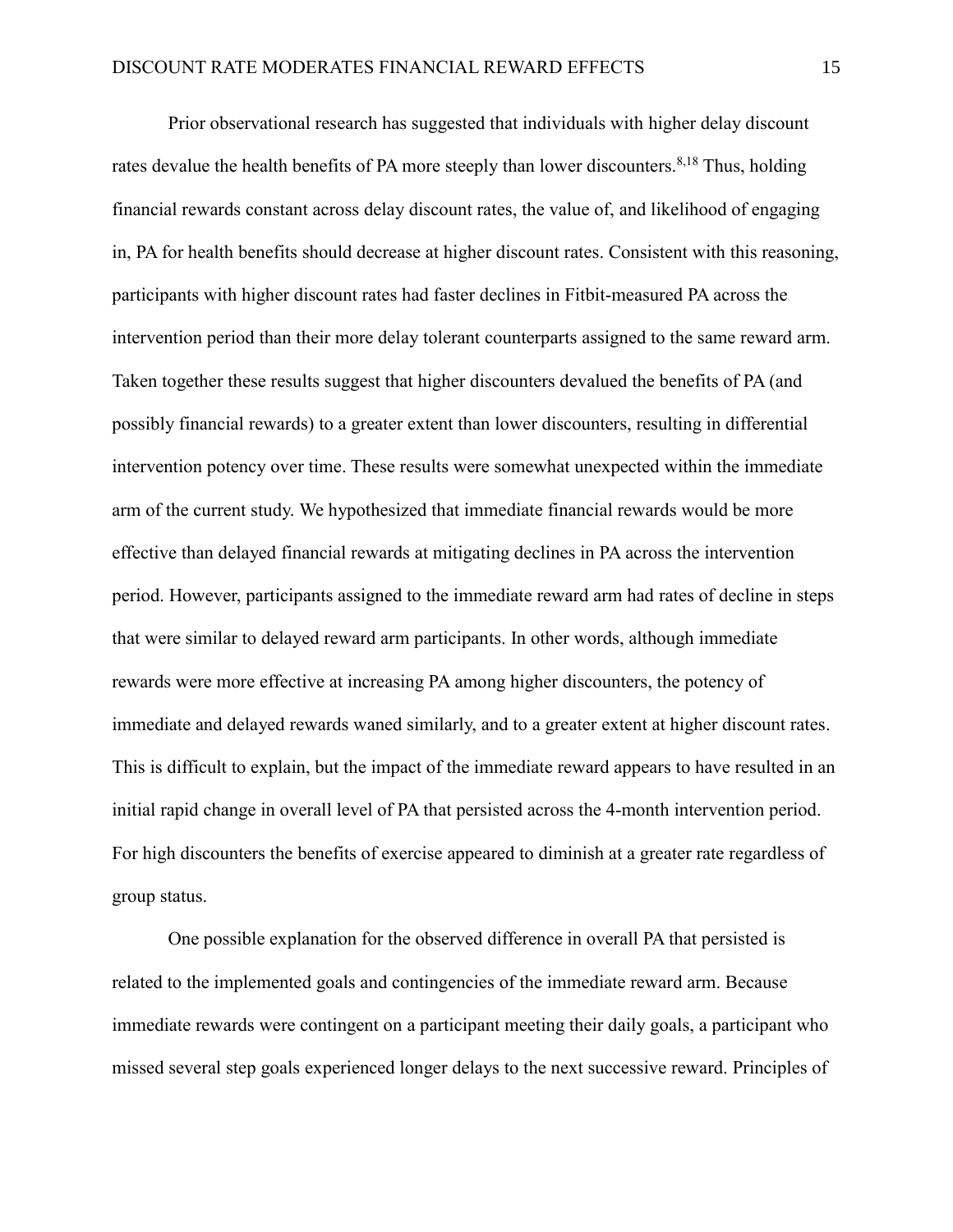operant conditioning suggest that desired behaviors may not be properly supported when participants do not frequently interact with the designed consequences and thereby do not experience continuous reinforcement to increase deficit behaviors.<sup>[35](#page-24-7)</sup> It is possible that at progressively higher discount rates, physical activity goals were too high for some individuals and resulted in less interaction with the financial contingencies and thereby some participants failed to experience the rewarding consequences of PA or experienced more benefit from competing inactivity behaviors. Combined with a steeper devaluation of reinforcing consequences for PA behaviors (1 point  $= $1$ ), this delay may have contributed to a faster rate of PA decline due to a decrease in the time adjusted rate of return<sup>[24](#page-23-5)</sup> among higher discounters. This raises the question of whether lower goals, larger magnitude rewards, variable magnitude rewards, or schedules that are unpredictably timed (variable probability)<sup>[36](#page-24-8)</sup> should be introduced at some point during the intervention phase to help mitigate declines in the potency of continuous, fixed rewards among individuals with higher discounting rates.<sup>[37](#page-25-0)</sup> Future work can test whether the effectiveness of variable reward magnitudes or variable reward probabilities differ by delay discount rates for PA.

One limitation of the current study is that the delay discount measure was administered at the end of the intervention period. Thus, it is possible that discount rates were modified by the intervention itself. Although individuals' delay discount rates are generally considered to be stable over time, evidence suggests they may also be altered by personal experiences or environmental circumstances.<sup>[38,](#page-25-1)[39](#page-25-2)</sup> Recently Sofis & Jarmolowicz<sup>[40](#page-25-3)</sup> found reductions in delay discount rates in a small sample of women after participating in a 7-week structured exercise program. Whether or not the changes were attributable to the effort-paced component vs. the PA component of the intervention was unclear but they raise a potential alternate explanation for the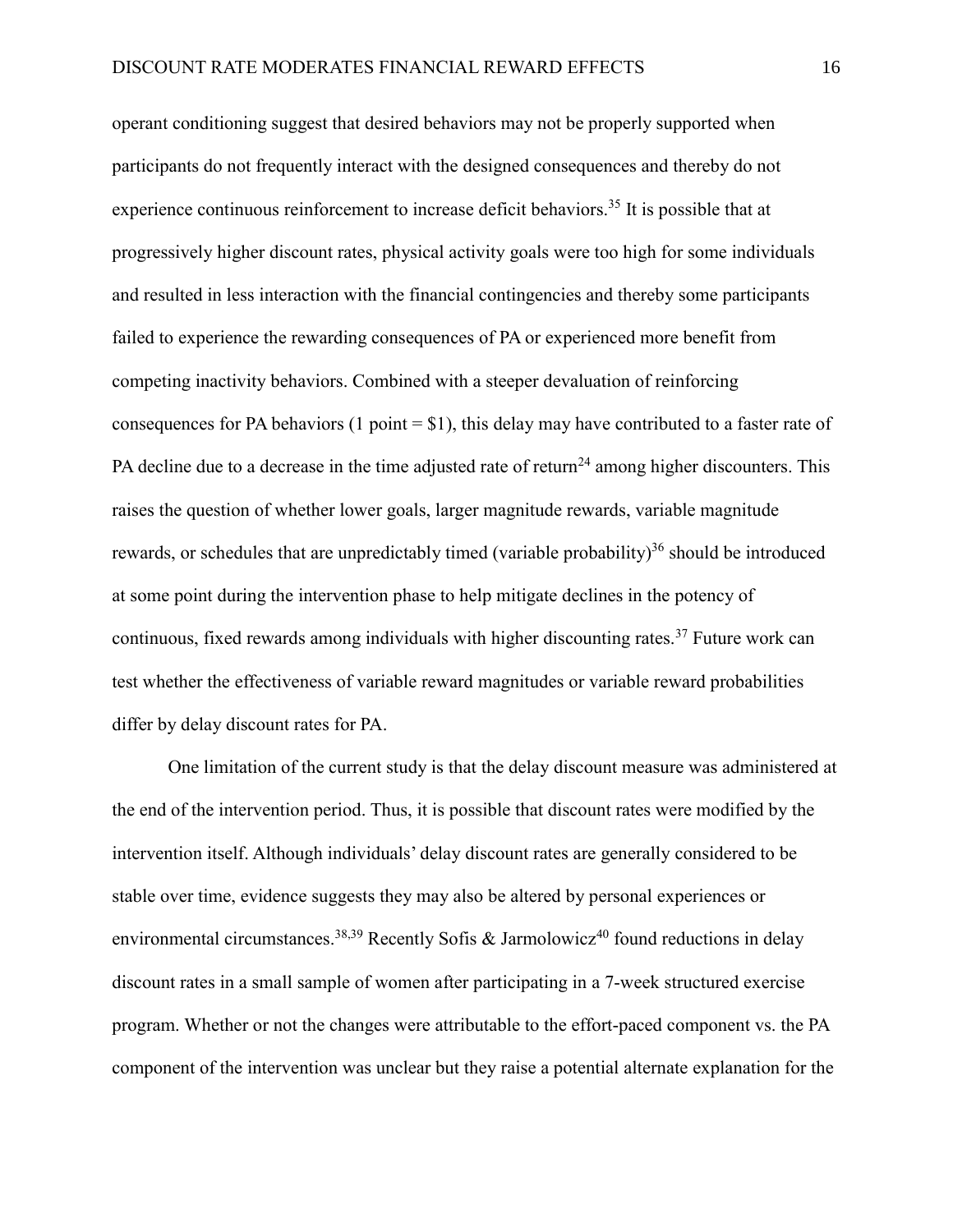current results. If sensitivity to delay can be altered by participation in a 4-month reward-based PA intervention, it would also be important to determine if causality is uni- or bi-directional, and the extent to which changes in delay discounting rates are sustained, or simply reflective of a temporary change in behavioral consequences during the intervention period. Future studies can address these questions empirically by replicating this study and measuring discounting rates pre- and post-intervention, and at post-intervention follow-ups. In addition, examining other behavioral (e.g., establishing operations), physiological, and/or neural correlates of change may provide information about the underlying mechanisms.

Higher discount rates have been associated with higher BMIs<sup>[8-12](#page-21-7)</sup> and less self-reported PA.<sup>[8](#page-21-7)[,18](#page-22-4)</sup> Thus, limiting the study sample to overweight sedentary individuals could have resulted in a range of delay discount rates that are not reflective of insufficiently active populations with normal weight BMIs, and results may not generalize to other populations. Future work could explore BMI as a potential modifier or as a mediator/causal variable, influencing the effectiveness of financial rewards through differences in the perceived value and/or the perceived cost of PA at different BMIs.

Despite the stated limitations, the present study had several important strengths, including a prospective design, age-diverse adult community sample, objectively measured PA, tangible financial incentives delivered in near real time and the use of advanced technology to optimize intervention delivery. Unlike previous animal and human lab-based studies that systematically control environmental conditions by eliminating noise and potential confounding and moderating variables, this prospective study of adults operated in the free-living world and used a randomized factorial design to systematically control for a myriad of environmental conditions. Thus, results observed by reward schedule and by discounting rate for PA have greater ecological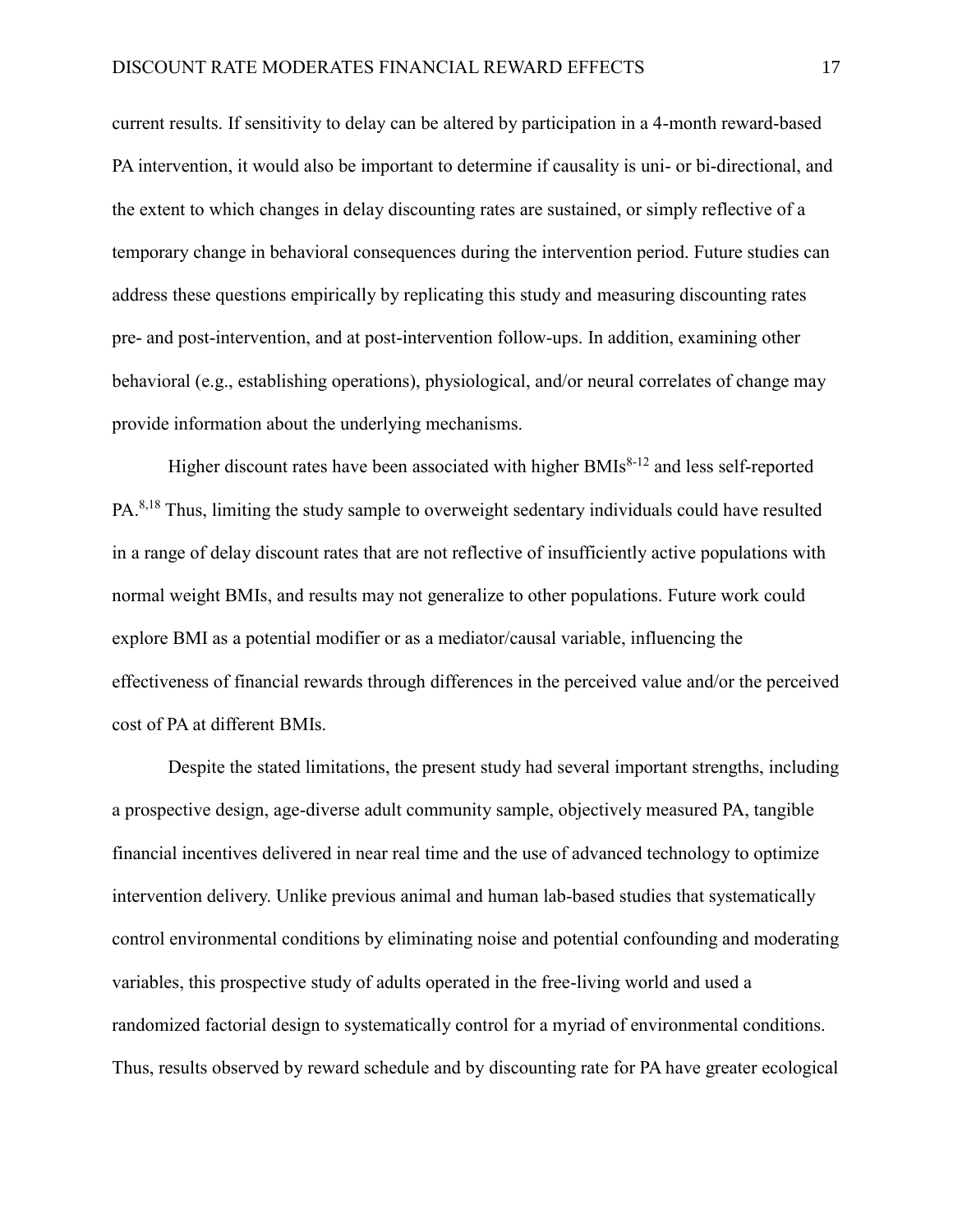validity than previous ones. The current analyses also contributes new hypothesis-generating information about financial incentives to increase PA and provide a novel explanation for variability in their effectiveness found across intervention studies. Understanding how the potency of rewards over time may be modified by individuals' delay discount rates can enable better tailoring of interventions to increase their long-term effectiveness. Based on current results, smaller, immediate fixed financial rewards delivered on a continuous schedule effectively induced PA behaviors among both higher and lower discounters. However, reward potency waned over the intervention period and became more pronounced at higher rates of delay discounting. This result may be explained by differential changes in time adjusted rates of return during the intervention, whereby briefly disengaging in PA and reducing the frequency of reinforcing consequences resulted in lower time adjusted rates of return for future  $PA^{24}$  $PA^{24}$  $PA^{24}$  among higher discounters. Future work can test the effects of varying reward schedules and magnitudes on the effectiveness of rewards across a range of discount rates over time. If there are differential effects across discounting rates, researchers could individualize reward magnitudes and delivery schedules to optimize long-term effectiveness.

Another possible option is incorporating just-in-time adaptive interventions (JITAIs)<sup>[41](#page-25-4)</sup> to provide behavioral support for participants classified as high risk (i.e., high discounting rates) at baseline. For example, participants with high baseline delay discount rates may benefit from frequent monitoring to identify situations with a higher likelihood of lapse in PA, such as those in which more immediate consequences for engaging in a competing sedentary behavior are likely to be more potent than the longer-term health or social benefits of PA. Once these critical time points are identified, additional micro-interventions or short-term intervention strategies could be implemented to promote continued PA engagement.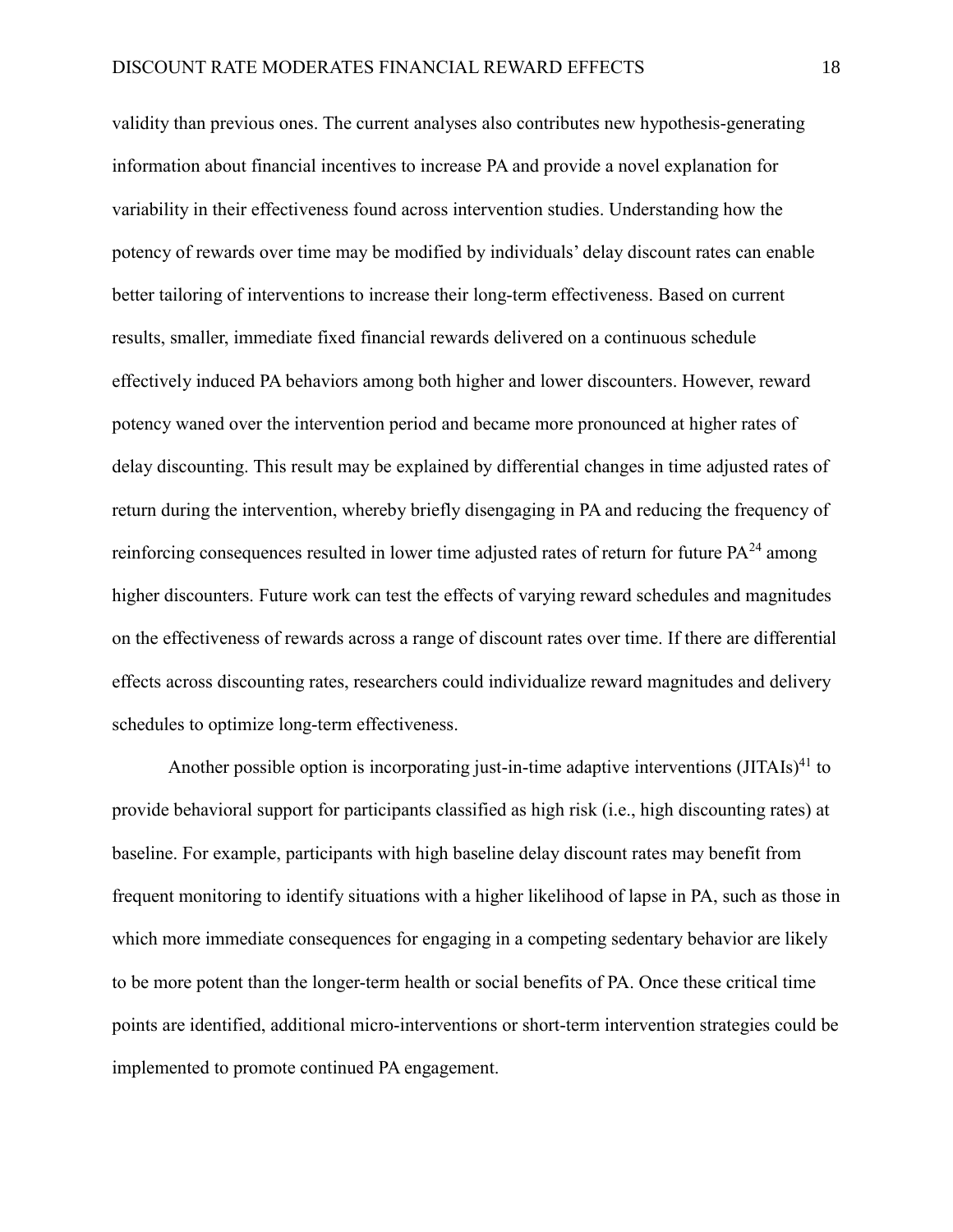Future research can also address questions about causation, and if and where the threshold is for behavior change, with respect to delay discount rate and reward magnitude and schedule. In other words, does the magnitude or delivery schedule of rewards needed to evoke PA adoption and maintenance vary by delay discount rate? Whether or not delay discount rate can be modified by PA or financial rewards for PA can also be tested, as can whether any intervention-induced changes remain when rewards are removed. Answering these questions may facilitate more precise designs of PA interventions that optimize their cost-effectiveness and desired behavioral outcomes.

#### **CONCLUSIONS**

To the authors' knowledge, this study was the first to examine whether the effectiveness of financial incentives to increase PA varies by the individuals' sensitivity to immediate rewards or conversely ability to tolerate delayed, non-contingent rewards. Current results support smaller immediate rewards over larger delayed rewards, regardless of delay discount rate. Results suggest that at higher delay discount rates (less tolerant of reward delay), intervention responsiveness generally decreases, and the immediacy of rewards becomes an important factor in initiating PA behavior change. Additionally, reward effectiveness may wane more rapidly over time at higher delay discount rates, particularly when there are delays to rewards. This is particularly noteworthy in light of promising, but inconsistent, behavior change effects found for financial incentives, and the need to understand how to more effectively target interventions to participant needs. In practical application, the modest investment of time needed to assess delay discount rates could enable identification of individuals at risk for reduced intervention effectiveness or rapid waning of effectiveness, thereby enabling reward structures tailored to mitigate risk and result in more potent behavior change interventions.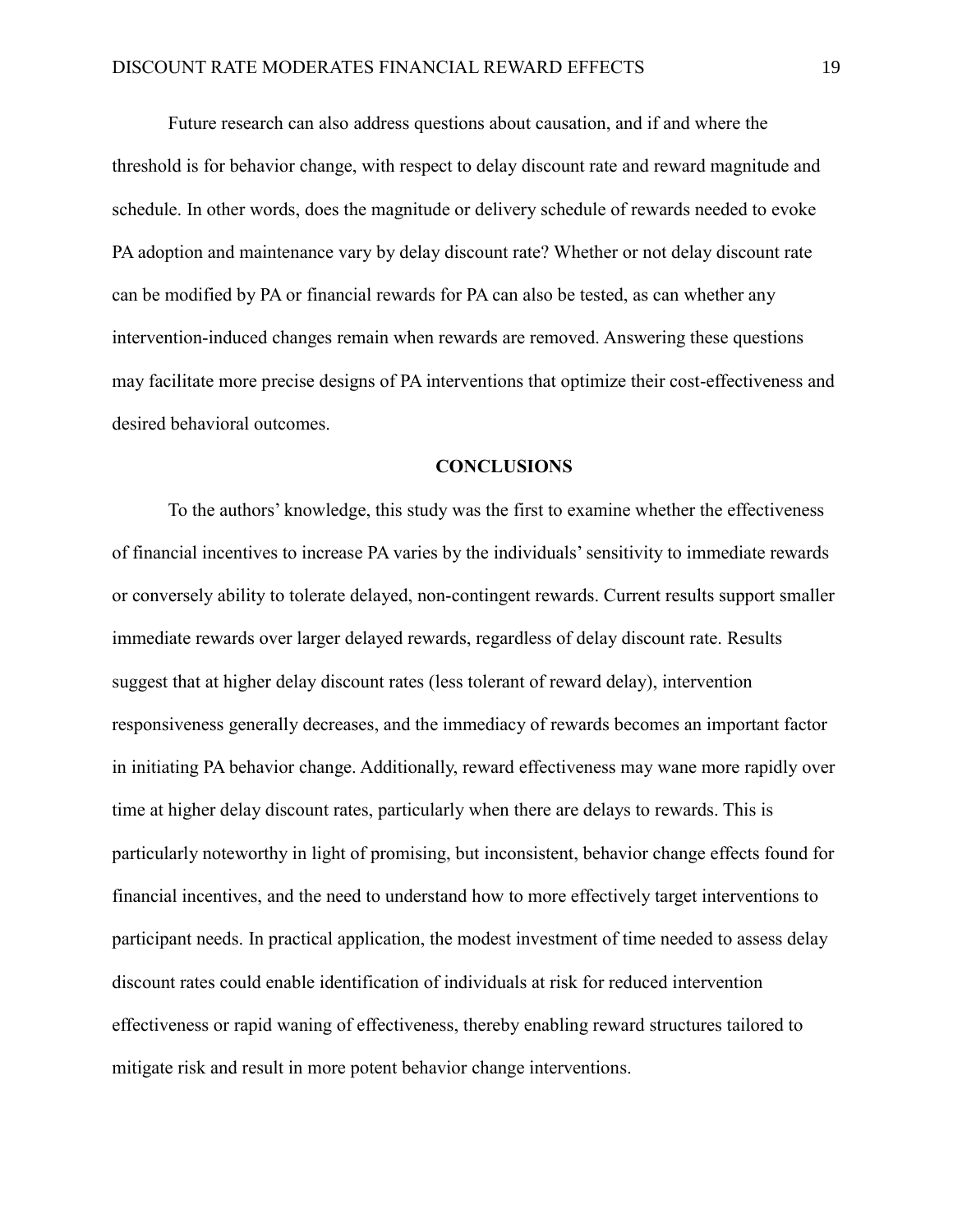#### **REFERENCES**

- <span id="page-21-0"></span>1. Dwyer-Lindgren L, Freedman G, Engell RE, et al. Prevalence of physical activity and obesity in US counties, 2001–2011: A road map for action. *Population Health Metrics.*  2013;11(7):1-11.
- <span id="page-21-1"></span>2. Carlson S, Densmore D, Fulton JE, Yore MM, Kohl HWr. Differences in physical activity prevalance and trends from 3 U.S. surveillance systems: NHIS, NHANES, and BRFSS. *J Phys Act Health.* 2009;6(S1):S18-S27.
- <span id="page-21-2"></span>3. Odum AL. Delay discounting: I'm a k, you're a k. *J Exp Anal Behav.* 2011;96(3):427-439.
- <span id="page-21-3"></span>4. Hoch SJ, Loewenstein GF. Time-inconsistent preferences and consumer self-control. *Journal of Consumer Research.* 1991;17(4):492-507.
- <span id="page-21-4"></span>5. Jimura K, Myerson J, Hilgard J, Braver TS, Green L. Are people really more patient than other animals? Evidence from human discounting of real liquid rewards. *Psychonomic Bulletin & Review.* 2009;16(6):1071-1075.
- <span id="page-21-5"></span>6. Odum AL. Delay discounting: Trait variable? *Behav Processes.* 2011;87(1):1-9.
- <span id="page-21-6"></span>7. Story G, Vlaev I, Seymour B, Darzi A, Dolan R. Does temporal discounting explain unhealthy behavior? A systematic review and reinforcement learning perspective. *Front Behav Neurosci.* 2014;8(76):1-20.
- <span id="page-21-7"></span>8. Chabris CF, Laibson D, Morris CL, Schuldt JP, Taubinsky D. Individual laboratorymeasured discount rates predict field behavior. *Journal of Risk and Uncertainty.*  2008;37:237-269.
- 9. Bickel WK, Wilson AG, Franck CT, et al. Using crowdsourcing to compare temporal, social temporal, and probability discounting among obese and non-obese individuals. *Appetite.* 2014;75:82-89.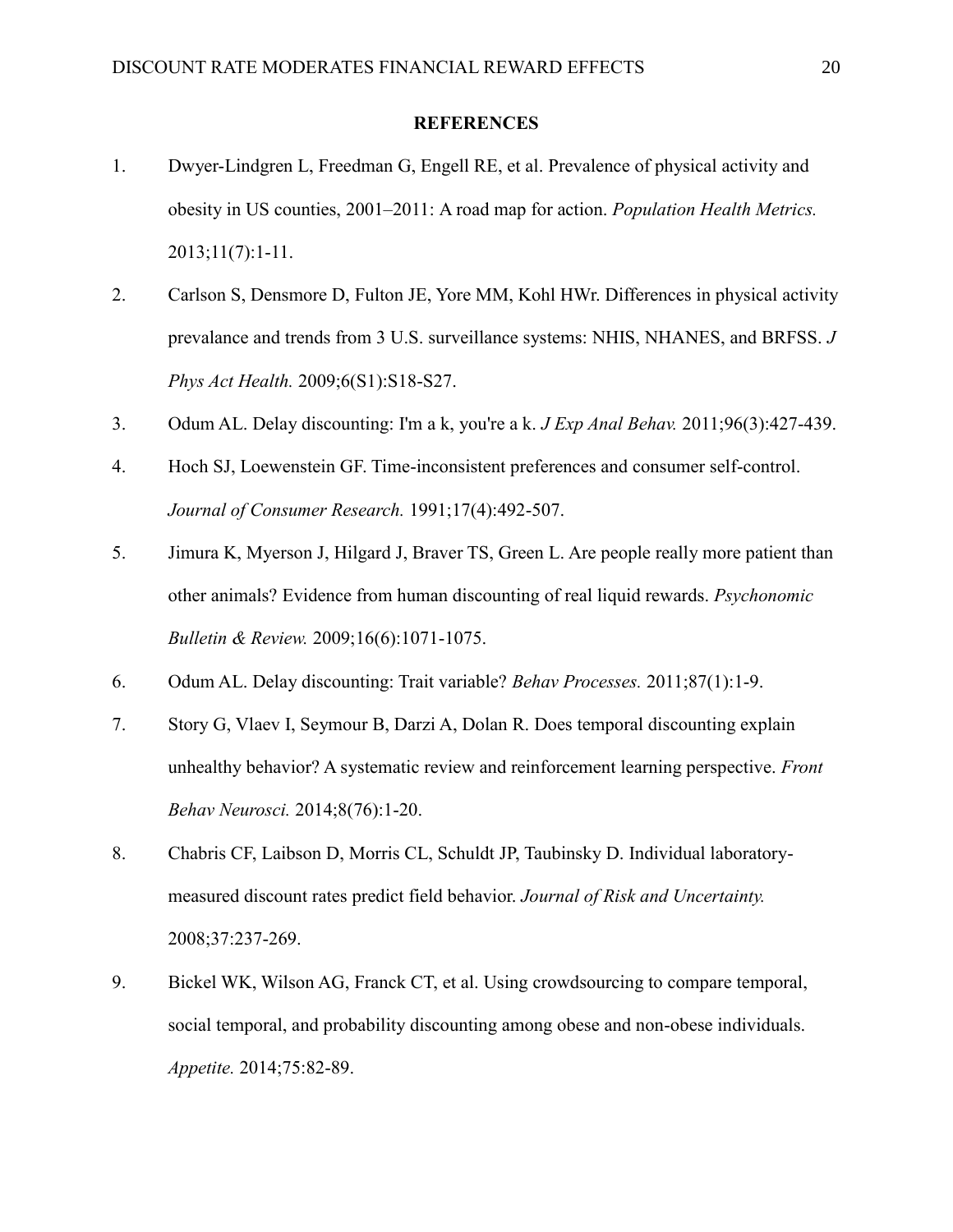- 10. Fields SA, Sabet M, Reynolds B. Dimensions of impulsive behavior in obese, overweight, and healthy-weight adolescents. *Appetite.* 2013;70:60-66.
- 11. Jarmolowicz DP, Cherry JBC, Reed DD, et al. Robust relation between temporal discounting rates and body mass. *Appetite.* 2014;78(1):63-67.
- <span id="page-22-0"></span>12. Reimers S, Maylor EA, Stewart N, Chater N. Associations between a one-shot delay discounting measure and age, income, education and real-world impulsive behavior. *Pers Individ Dif.* 2009;47(8):973-978.
- 13. Warner JT, Pleeter S. The personal discount rate: Evidence from military downsizing programs. *Am Econ Rev.* 2001;91(1):33-53.
- <span id="page-22-5"></span>14. de Wit H, Flory JD, Acheson A, McCloskey M, Manuck SB. IQ and nonplanning impulsivity are independently associated with delay discounting in middle-aged adults. *Pers Individ Dif.* 2007;42(1):111-121.
- <span id="page-22-1"></span>15. Kirby KN, Winston GC, Santiesteban M. Impatience and grades: Delay-discount rates correlate negatively with college GPA. *Learning and Individual Differences.*  2005;15(3):213-222.
- <span id="page-22-2"></span>16. Silva FJ, Gross TF. The rich get richer: Students' discounting of hypothetical delayed rewards and real effortful extra credit. *Psychonomic Bulletin & Review.* 2004;11(6):1124- 1128.
- <span id="page-22-3"></span>17. Daugherty JR, Brase GL. Taking time to be healthy: Predicting health behaviors with delay discounting and time perspective. *Pers Individ Dif.* 2010;48(2):202-207.
- <span id="page-22-4"></span>18. Tate LM, Tsai PF, Landes RD, Rettiganti M, Lefler LL. Temporal discounting rates and their relation to exercise behavior in older adults. *Physiol Behav.* 2015;152, Part A:295- 299.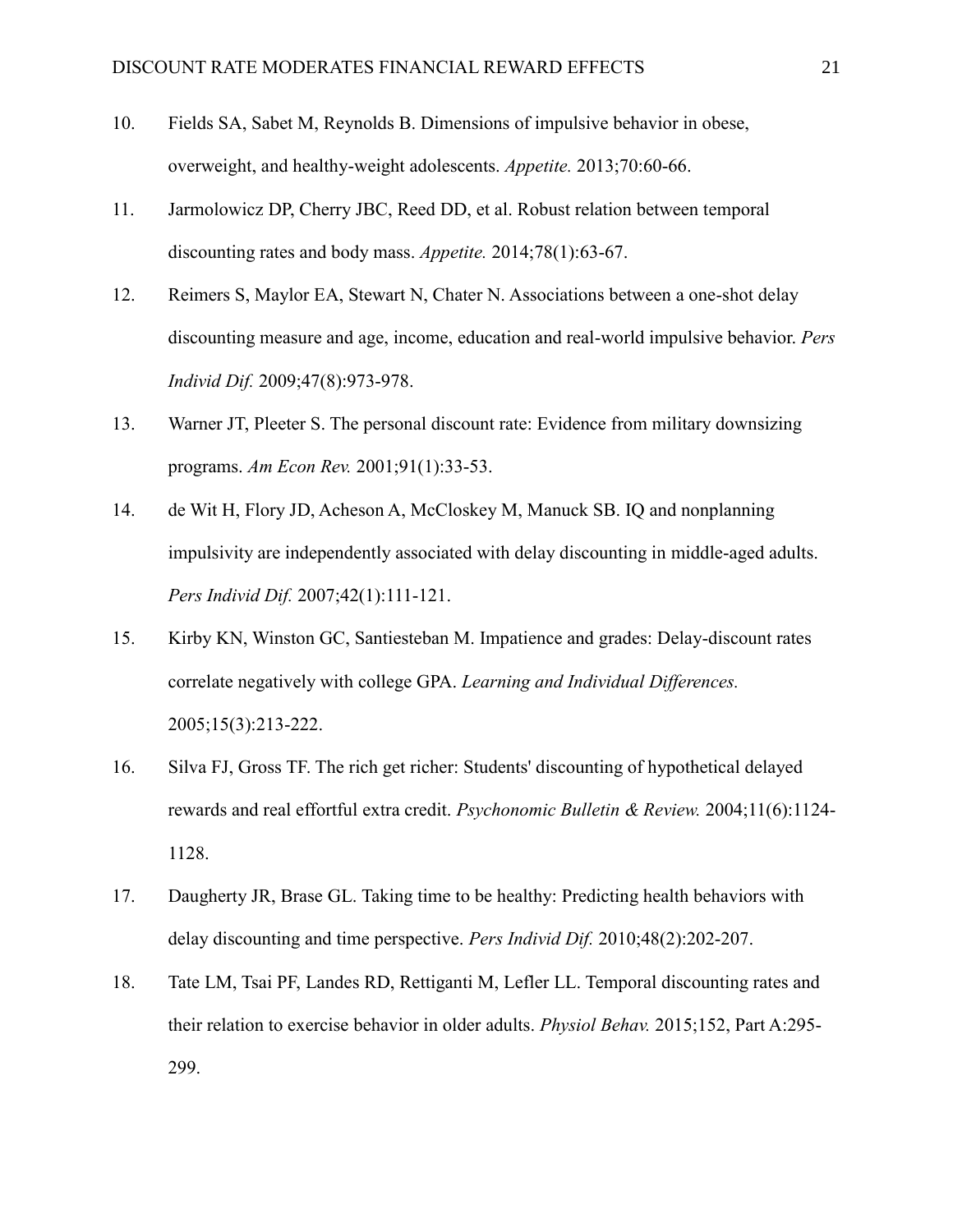- <span id="page-23-0"></span>19. Conn VS, Hafdahl AR, Mehr DR. Interventions to increase physical activity among healthy adults: Meta-analysis of outcomes. *Am J Public Health.* 2011;101(4):751-758.
- <span id="page-23-1"></span>20. Mitchell MS, Goodman JM, Alter DA, et al. Financial incentives for exercies adherence in adults: Systematic review and meta-analysis. *Am J Prev Med.* 2013;45(5):658-667.
- <span id="page-23-2"></span>21. Mantzari E, Vogt F, Shemilt I, Wei Y, Higgins JPT, Marteau TM. Personal financial incentives for changing habitual health-related behaviors: A systematic review and metaanalysis. *Prev Med.* 2015;75:75-85.
- <span id="page-23-3"></span>22. Janevic MR, Janz NK, Dodge JA, et al. The role of choice in health education intervention trials: A review and case study. *Soc Sci Med.* 2003;56(7):1581-1594.
- <span id="page-23-4"></span>23. Kahn EB, Ramsey LT, Brownson RC, et al. The effectiveness of interventions to increase physical activity: A systematic review. *Am J Prev Med.* 2002;22(4, Supplement 1):73- 107.
- <span id="page-23-5"></span>24. Christensen-Szalanski JJ, Northcraft GB. Patient compliance behavior: The effects of time on patients' values of treatment regimens. *Soc Sci Med.* 1985;21(3):263-273.
- <span id="page-23-6"></span>25. Hurley JC, Hollingshead KE, Todd M, et al. The Walking Interventions through Texting (WalkIT) trial: Rationale, design, and protocol for a factorial randomized controlled trial of adaptive interventions for overweight and obese, inactive adults. *JMIR Research Protocols.* 2015;4(3):e108.
- <span id="page-23-7"></span>26. Adams MA, Hurley JC, Todd M, et al. Adaptive goal setting and financial incentives: A 2 × 2 factorial randomized controlled trial to increase adults' physical activity. *BMC Public Health.* 2017;17(286):1-16.
- <span id="page-23-8"></span>27. Kirby KN, Maraković NN. Delay-discounting probabilistic rewards: Rates decrease as amounts increase. *Psychonomic Bulletin & Review.* 1996;3(1):100-104.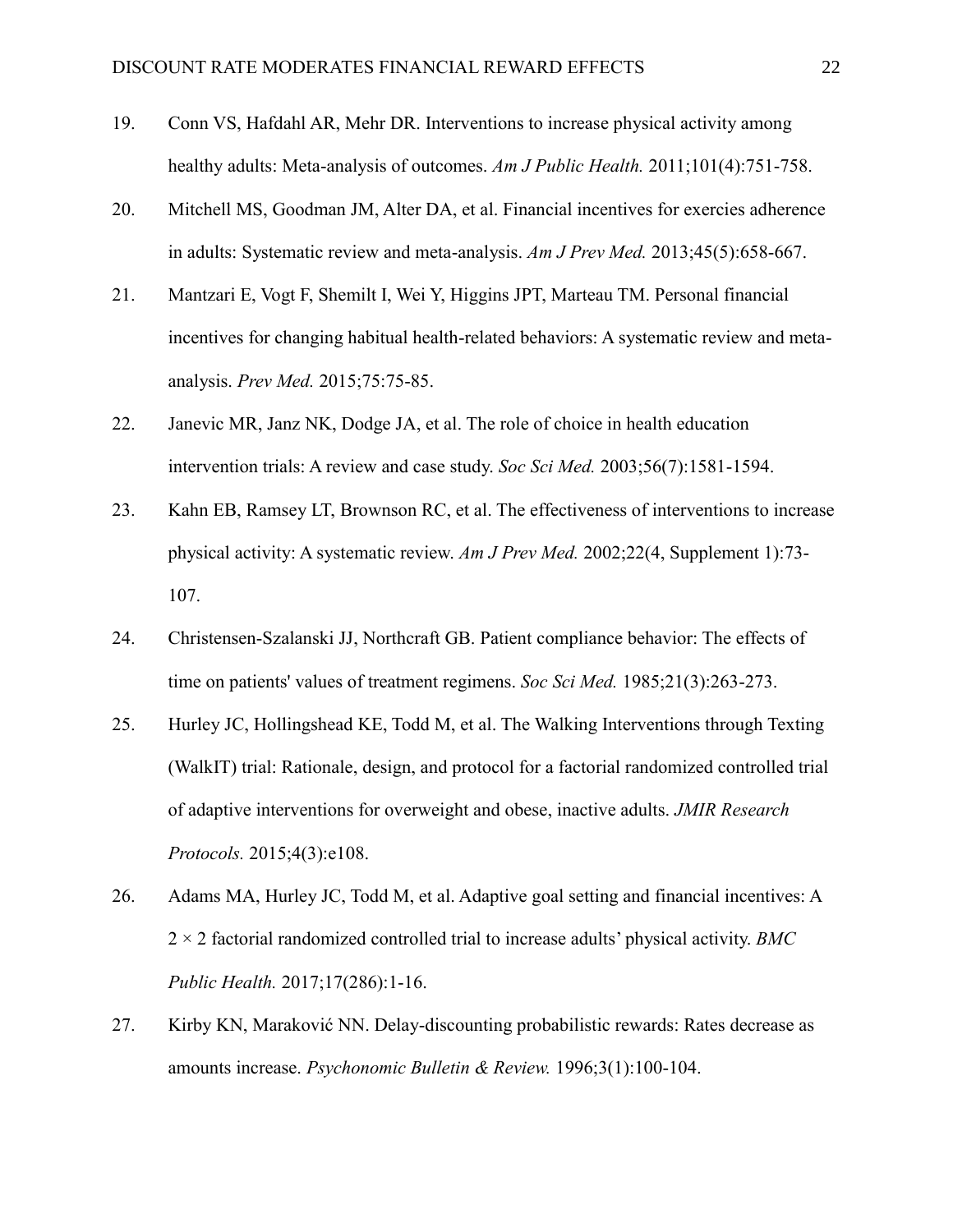- <span id="page-24-0"></span>28. Kaplan BA, Amlung M, Reed DD, Jarmolowicz DP, McKerchar TL, Lemley SM. Automating scoring of delay discounting for the 21- and 27- item Monetary Choice Questionnaires. *The Behavior Analyst.* 2016;39(2):293-304.
- <span id="page-24-1"></span>29. Kooiman TJM, Dontje ML, Sprenger SR, Krijnen WP, van der Schans CP, de Groot M. Reliability and validity of ten consumer activity trackers. *BMC Sports Science, Medicine and Rehabilitation.* 2015;7:24.
- <span id="page-24-2"></span>30. Green L, Myerson J, Ostaszewski P. Discounting of delayed rewards across life span: Age differences in individual discounting functions. *Behav Processes.* 1999;46(1):89-96.
- <span id="page-24-3"></span>31. Enzler HB, Diekmann A, Meyer R. Subjective discount rates in the general population and their predictive power for energy saving behavior. *Energy Policy.* 2014;65:524-540.
- <span id="page-24-4"></span>32. Silverman IW. Gender differences in delay of gratification: A meta-analysis. *Sex Roles.*  2003;49(9-10):451-463.
- <span id="page-24-5"></span>33. Bickel WK, Vuchinich RE, eds. Mahwah, NJ: Lawrence Erlbaum Associates Publishers; 2000. Reframing health behavior change with behavioral economics.
- <span id="page-24-6"></span>34. Adams MA, Norman GJ, Hovell MF, Sallis JF, Patrick K. Reconceptualizing decisional balance in an adolescent sun protection intervention: Mediating effects and theoretical interpretations. *Health Psychol.* 2009;28(2):217-225.
- <span id="page-24-7"></span>35. Galbicka G. Shaping in the 21st century: Moving percentile schedules into applied settings. *J Appl Behav Anal.* 1994;27(4):739-760.
- <span id="page-24-8"></span>36. De Luca RV, Holborn SW. Effects of a variable-ratio reinforcement schedule with changing criteria on exercise in obese and nonobese boys. *J Appl Behav Anal.*  1992;25(3):671-679.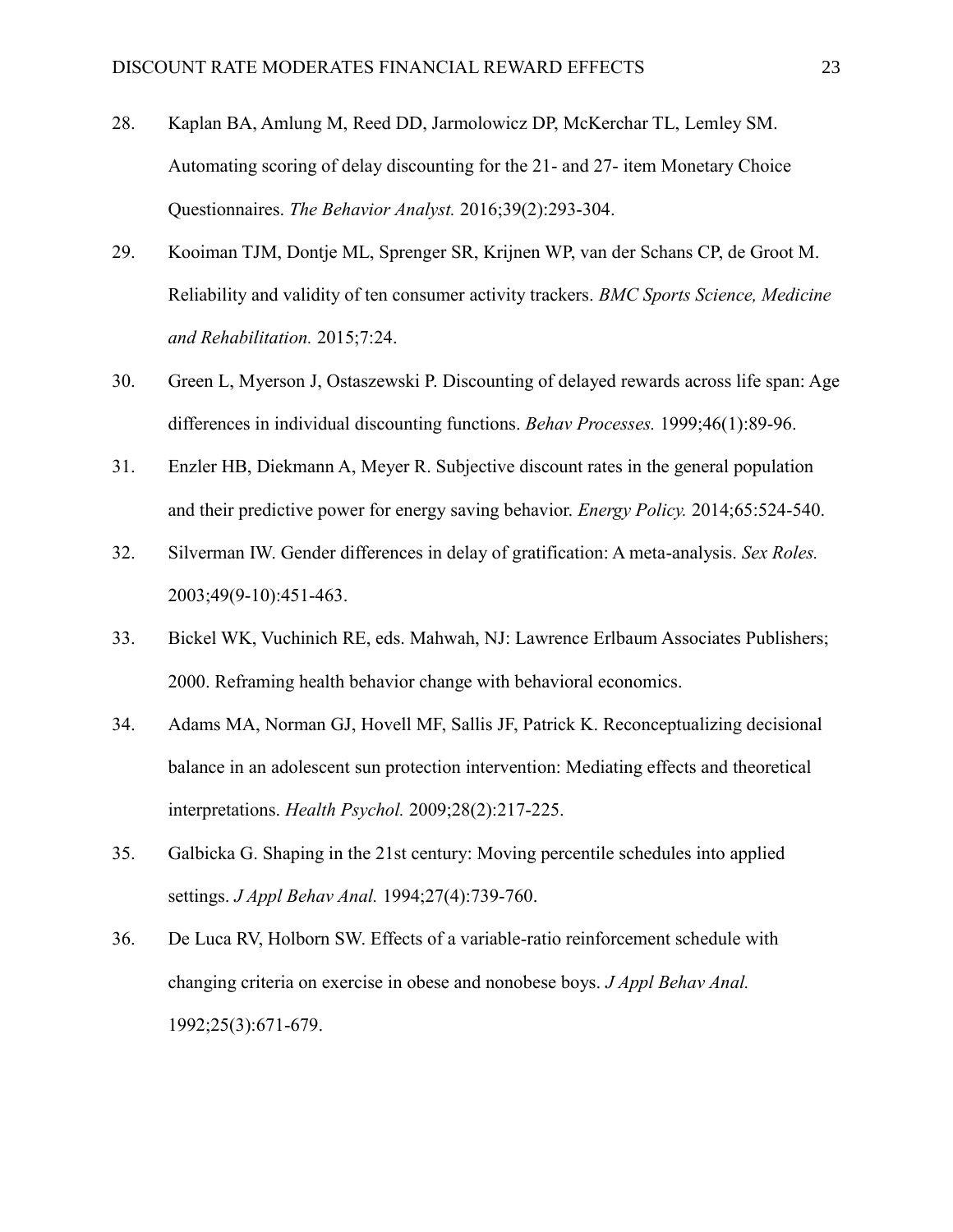- <span id="page-25-0"></span>37. Ferster CB, Skinner BF. *Schedules of reinforcement.* New York: Appleton-Century-Crofts, Inc.; 1957.
- <span id="page-25-1"></span>38. Koffarnus MN, Jarmolowicz DP, Mueller ET, Bickel WK. Changing delay discounting in the light of competing neurobehavioral decision systems theory: A review. *J Exp Anal Behav.* 2013;99(1):32-57.
- <span id="page-25-2"></span>39. Odum AL, Baumann AA. *Delay discounting: State and trait variable.* Washington, DC: APA Books; 2010.
- <span id="page-25-3"></span>40. Sofis MJ, Carrillo A, Jarmolowicz DP. Maintained physical activity induced changes in delay discounting. *Behav Modif.* 2017:0145445516685047.
- <span id="page-25-4"></span>41. Nahum-Shani I, Smith SN, Tewari A, et al. *Just-in-time adaptive interventions (JITAIs): An organizing framework for ongoing health behavior support.* University Park, PA: The Methodology Center, Penn State;2014. Technical Report No. 14-126.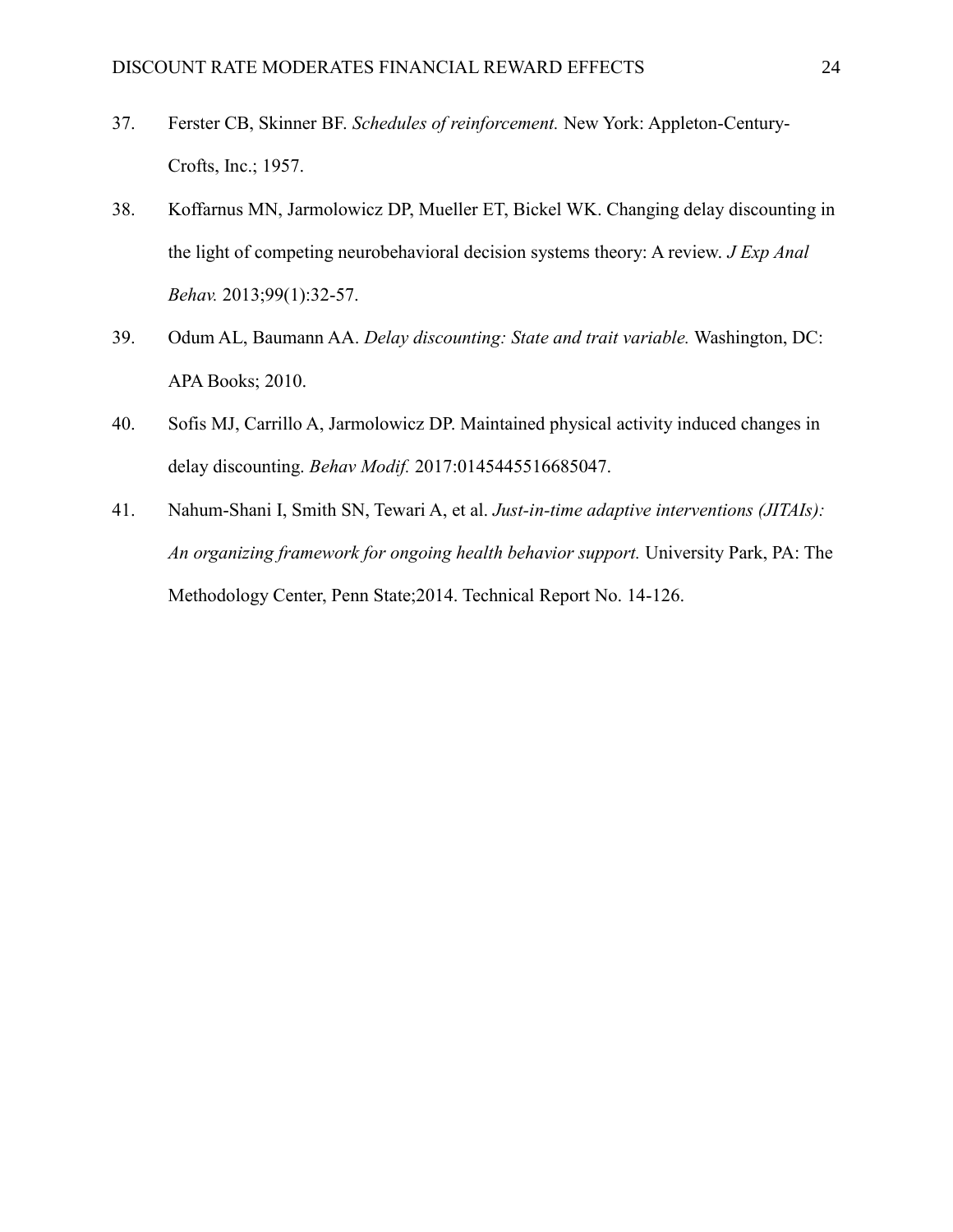|                                  | Total<br>$(N = 85)$ | Immediate<br>Reward Arm<br>$(n = 45)$ | Delayed Reward<br>Arm<br>$(n = 40)$ |
|----------------------------------|---------------------|---------------------------------------|-------------------------------------|
| Age, mean (SD)                   | 41.4(9.5)           | 40.0(9.3)                             | 42.0(9.5)                           |
| BMI, mean (SD)                   | 33.8(6.1)           | 33.9(5.7)                             | 33.6(6.5)                           |
| Female $(\%)$                    | 78.8                | 84.4                                  | 72.5                                |
| Race and Ethnicity*              |                     |                                       |                                     |
| White $(\%)$                     | 81.2                | 75.6                                  | 87.5                                |
| Black $(\%)$                     | 9.4                 | 13.3                                  | 5.0                                 |
| American Indian (%)              | 4.7                 | 6.7                                   | 2.5                                 |
| Asian $(\%)$                     | 4.7                 | 2.2                                   | 7.5                                 |
| Hispanic $(\%)$                  | 20.0                | 24.4                                  | 15.0                                |
| Mixed Race/Ethnicity (%)         | 21.4                | 25.0                                  | 17.5                                |
| Refuse to answer $(\%)$          | 2.4                 | 4.4                                   | 0.0                                 |
| Smokers (%)                      | 9.4                 | 6.7                                   | 12.5                                |
| In School $(\%)$                 | 11.8                | 13.3                                  | 10.0                                |
| Married/Cohabitating (%)         | 54.1                | 51.1                                  | 57.5                                |
| Employed (%)                     | 97.6                | 97.8                                  | 97.5                                |
| Has children $(\%)$              | 65.5                | 66.7                                  | 64.1                                |
| Household income, median         | \$50,000-74,999     | \$50,000-74,999                       | \$50,000-74,999                     |
| Education, median                | College graduate    | College graduate                      | College graduate                    |
| Total rewards, mean dollars (SD) | 71.23 (21.63)       | 73.11 (29.47)                         | 69.13 (4.37)                        |

|  |  | Table 1. Sample characteristics by reward arm |  |  |
|--|--|-----------------------------------------------|--|--|
|--|--|-----------------------------------------------|--|--|

\*Race/ethnicity total is > 100%. Participants were allowed to select "all that apply". SD = Standard deviation.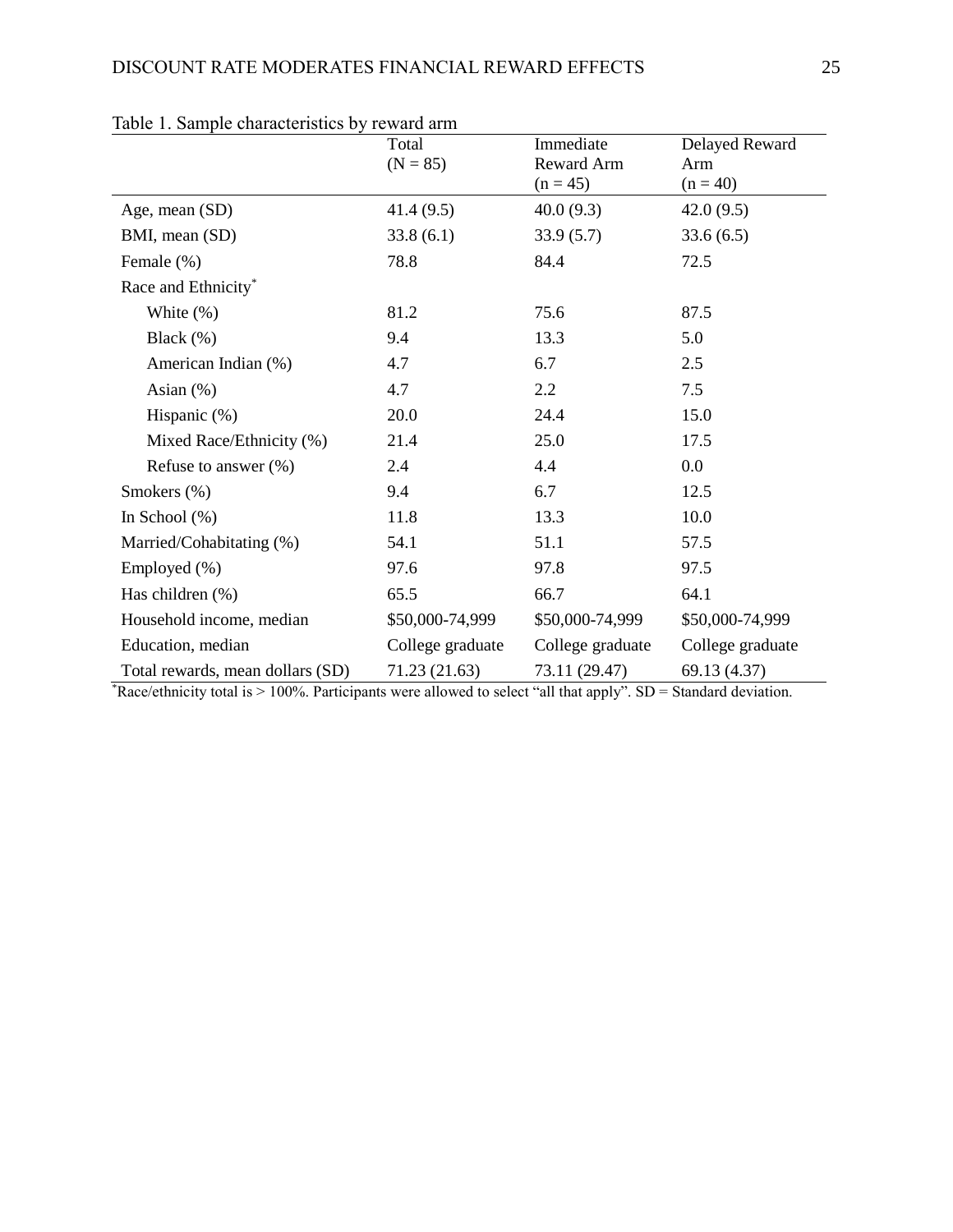|                                           | Delayed Reward Arm $(n = 40)$     |                                       | Immediate reward Arm $(n = 45)$ |                                       |  |
|-------------------------------------------|-----------------------------------|---------------------------------------|---------------------------------|---------------------------------------|--|
| Delay Discount Rate Quartile <sup>§</sup> | Baseline Daily Steps <sup>*</sup> | Intervention Daily Steps <sup>*</sup> | <b>Baseline Daily Steps</b>     | Intervention Daily Steps <sup>*</sup> |  |
| Quartile 1 (more tolerant of delay)       | 5362 (2539)                       | 6975 (3404)                           | 5436 (2531)                     | 8171 (3538)                           |  |
| Quartile 2                                | 5194 (2487)                       | 7775 (5076)                           | 5441 (2704)                     | 8301 (4594)                           |  |
| Quartile 3                                | 5279 (2943)                       | 6459 (2990)                           | 6084 (2705)                     | 8351 (4039)                           |  |
| Quartile 4 (less tolerant of delay)       | 5131 (2559)                       | 6173 (3145)                           | 4819 (2530)                     | 6795 (3554)                           |  |

Table 2. Mean daily steps and rewards earned by delay discounting quartile

\*Mean (SD) of raw daily steps, unadjusted for goal group and other covariates. <sup>§</sup>Delay discount rates are expressed as the natural log transformed geometric mean of the calculated k values for small, medium and large reward magnitudes (ln Geomean k). Quartile 1 = ln Geomean k -8.7515 - -5.9969; Quartile 2 = ln Geomean k -5.9970 - -4.9121; Quartile 3 = ln Geomean k = -4.9121 - -3.9940; Quartile 4 = ln Geomean k = -3.9941 - -1.3922.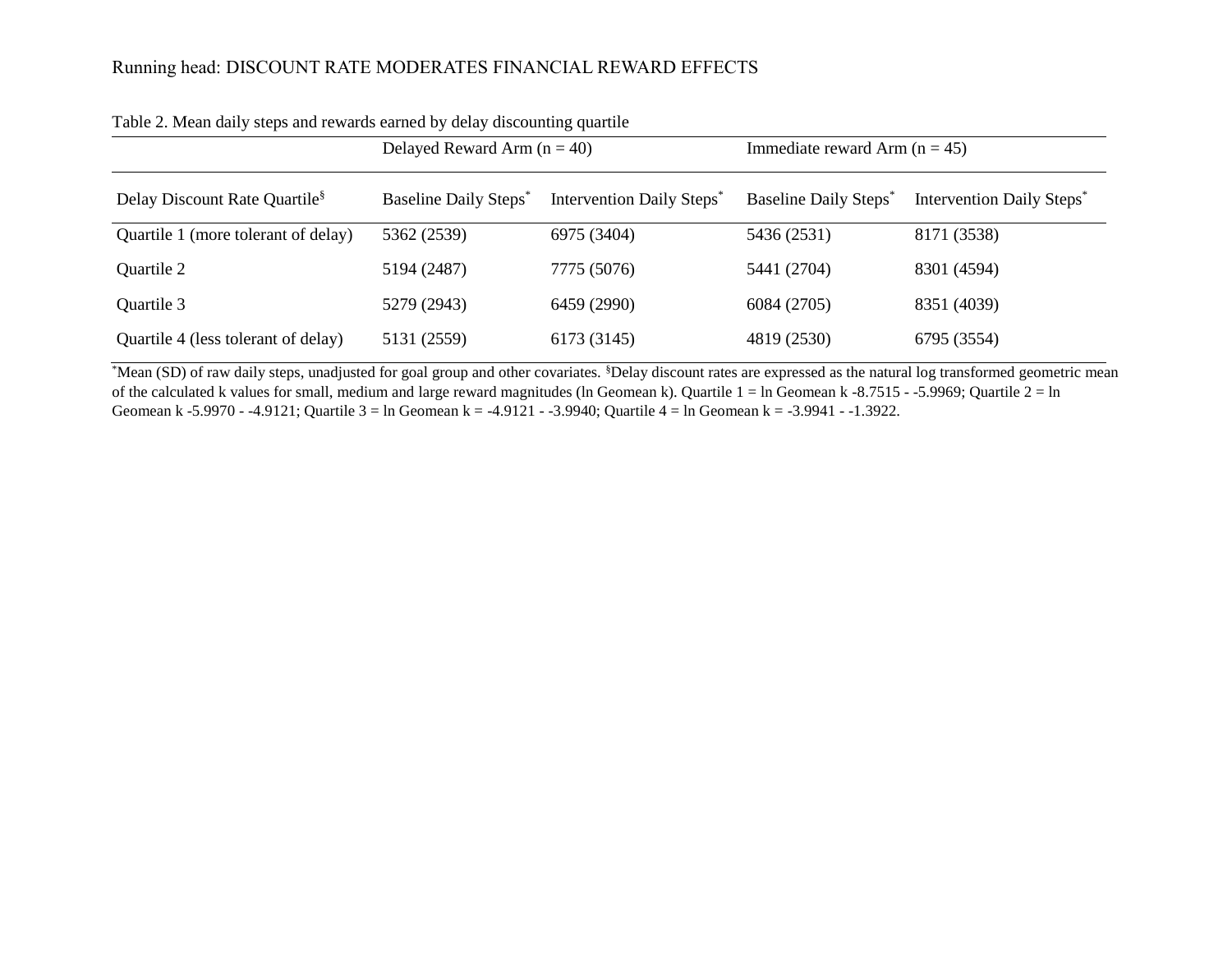

**Figure 1. Model-estimated mean daily steps by reward arm and delay discount rate**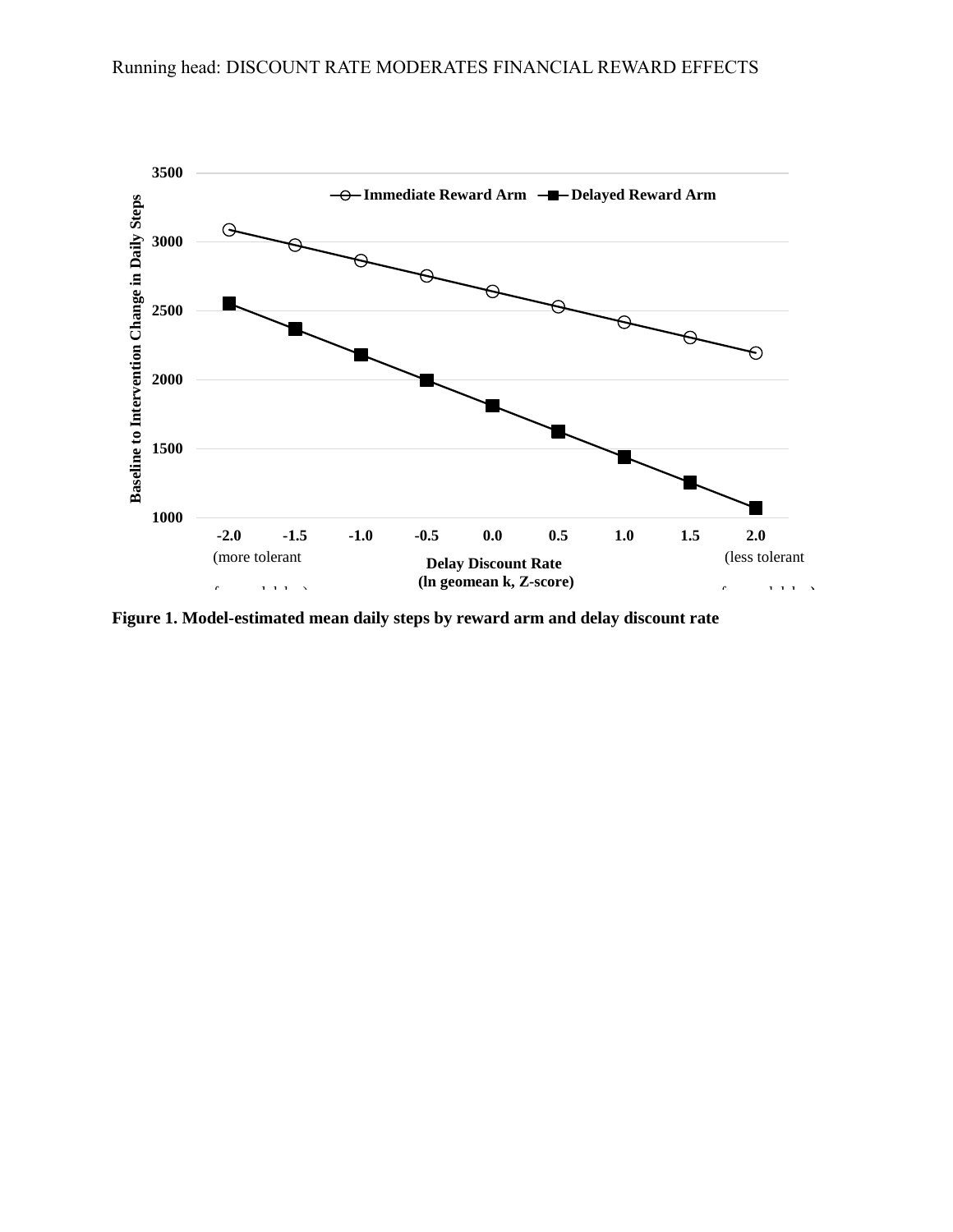

**Figure 2. Model-estimated daily steps across the intervention phase by reward arm at delay discount rates = -2.0, -1.0, 0, 1.0, and 2.0. DDz = delay discount rate (ln geomean k) Z-scores. Higher delay discount rate values indicate lower tolerance for delayed rewards.**